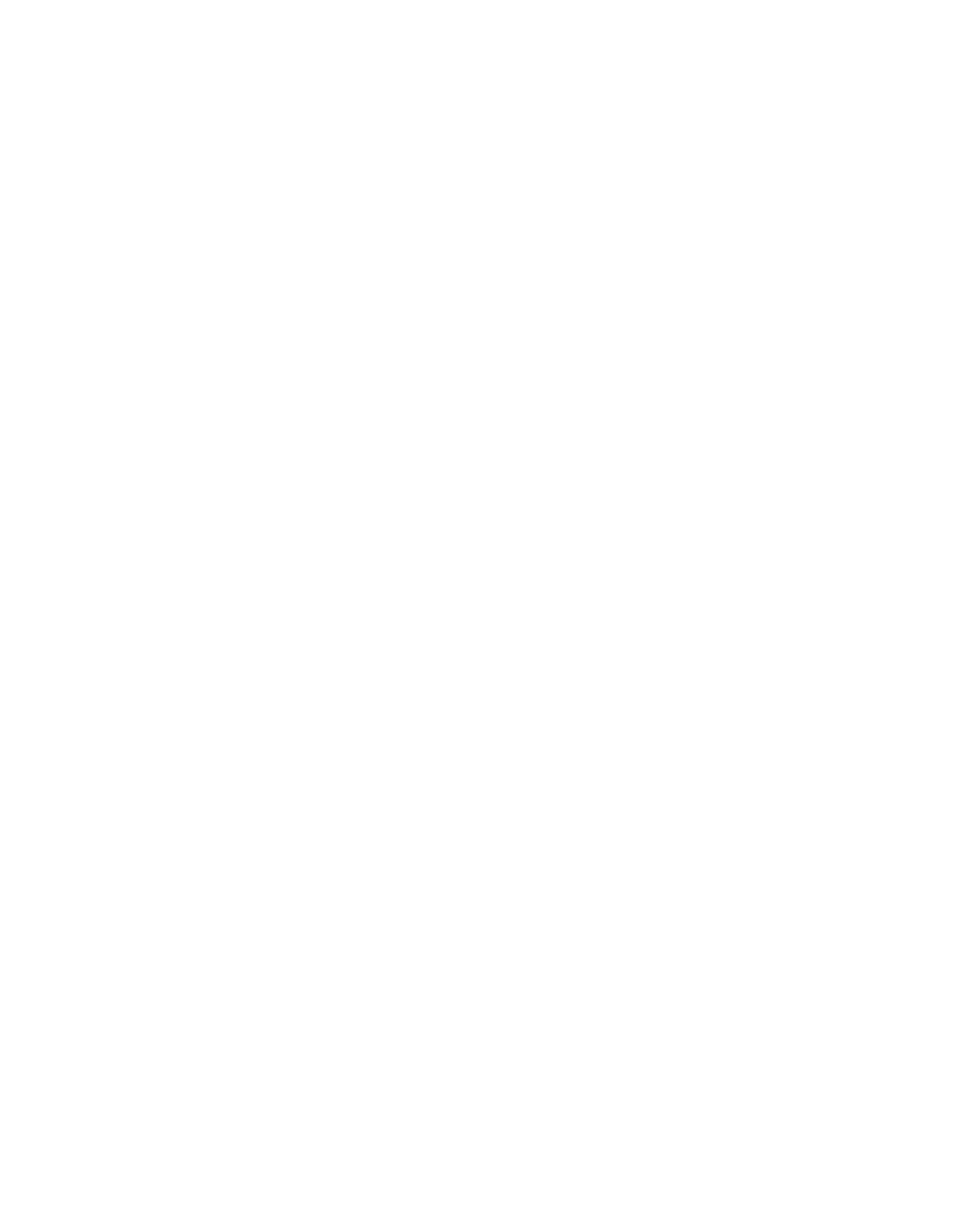# **Tips and Tools for Instructional Coaches and Leaders That Assure Quality Assessments**

## **Chris Jakicic**

chrisjakicic.com │ cjakicic@comcast.net │ @cjakicic

### **Targets for Today:**

- Gain understanding about how to identify the current reality around assessment for your school, team or classroom to develop your own next steps.
- Engage in activities designed to help teams discuss and learn about important assessment concepts.
- Leave with a list of "next steps" that can be used in your own setting.

### **What is shared leadership?**

- In a PLC, we know that successful implementation depends on shared leadership.
- Teacher leaders are members of a guiding coalition who meet regularly to discuss their current reality and plan next steps.
- Teacher leaders are key to assuring that their teams are high performing.
- These teacher leaders may not feel comfortable in this role without training and support.

### **Calculating Your Context**

- Each school and team is likely to be distinct from all other schools and teams.
- Leaders must consider the context that they are working with as they lead the assessment process.
- The context includes current curriculum, expectations about its use, instructional practices and capacity, and current assessment expectations.

## **Quotation Quest: What is shared leadership?**

- No institution can survive if it needs geniuses and supermen to manage it. It must be organized in such a way as to get along under a leadership composed of average human beings. (Peter Drucker)
- Leadership is about going somewhere. If you and your people don't know where you are going, your leadership doesn't matter. (Kenneth Blanchard)
- Effective leaders don't simply encourage schools to go off and do whatever they want, but rather establish clear parameters and priorities that enable schools to work within established boundaries in a creative and autonomous way. (Rick DuFour)
- Leaders who call upon others to engage in new work, achieve new standards, and accomplish new goals have a responsibility to develop the capacity of those who lead to be successful in meeting these challenges. (DuFour, DuFour, Eaker, Many)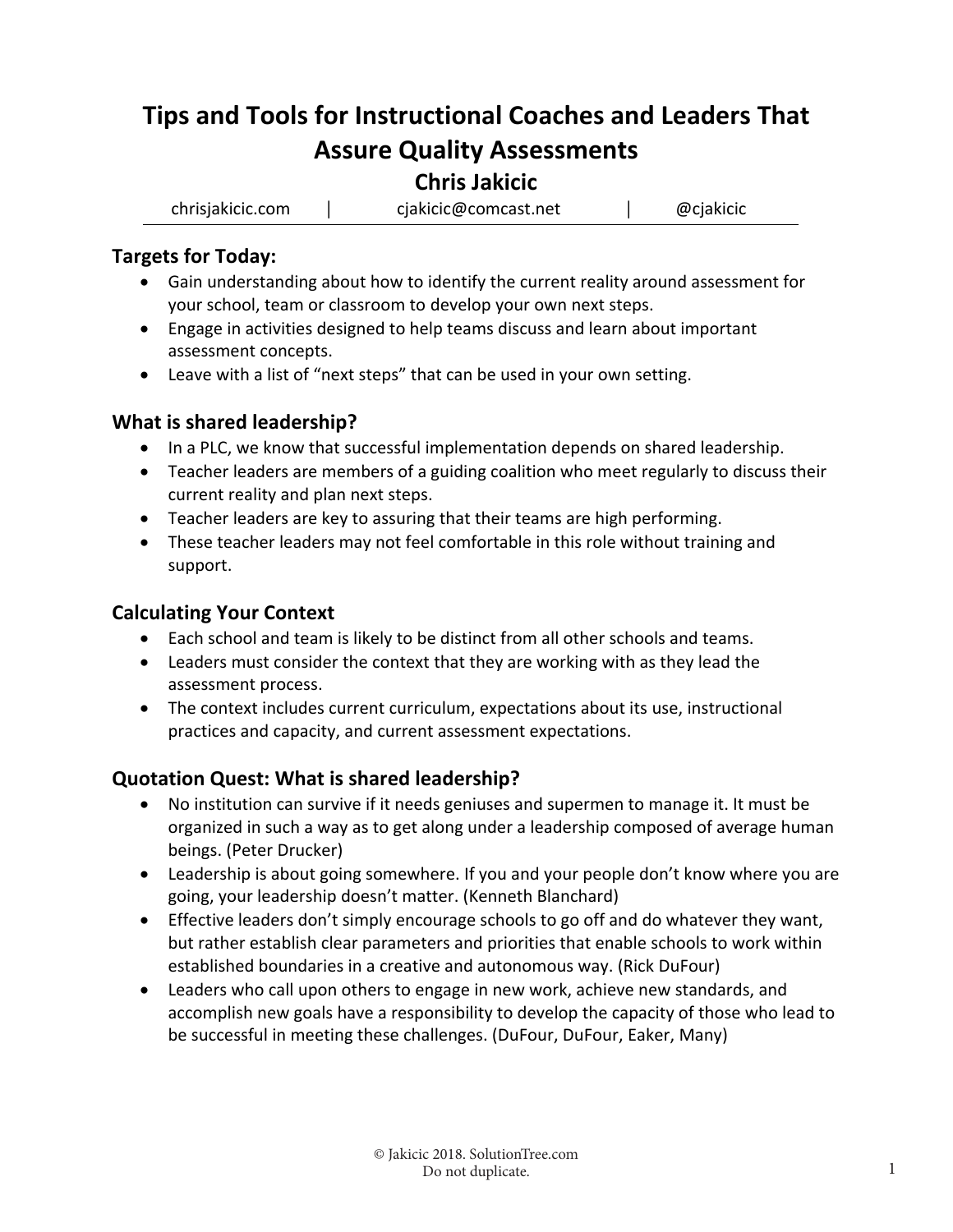# Understanding the Role of Essential Standards

|                                                                                              | Stage 1:<br><b>Pre-Initiating</b>                                                                                                          | Stage 2:<br><b>Initiating</b>                                                                                                                                                                                                         | Stage 3:<br><b>Developing</b>                                                                                                                                                                                                                                                                           | Stage 4:<br><b>Sustaining</b>                                                                                                                                                                                      |
|----------------------------------------------------------------------------------------------|--------------------------------------------------------------------------------------------------------------------------------------------|---------------------------------------------------------------------------------------------------------------------------------------------------------------------------------------------------------------------------------------|---------------------------------------------------------------------------------------------------------------------------------------------------------------------------------------------------------------------------------------------------------------------------------------------------------|--------------------------------------------------------------------------------------------------------------------------------------------------------------------------------------------------------------------|
| <b>Identifying essential</b><br>standards<br>(See chapter 2,<br>page 17.)                    | We haven't yet,<br>as a collaborative<br>team, identified the<br>essential standards<br>either unit by unit or<br>for the entire year.     | We know what<br>essential standards<br>are and have<br>discussed how we will<br>complete the process.                                                                                                                                 | We have identified the<br>essential standards and<br>have vertically aligned<br>them for our course or<br>grade level.                                                                                                                                                                                  | We have identified our<br>essential standards<br>and communicated<br>them to other teams,<br>students, and parents.                                                                                                |
| Getting clear on<br>the standards: The<br>unwrapping process<br>(See chapter 2,<br>page 17.) | We haven't yet<br>started identifying<br>the learning targets<br>that we will use in<br>our work.                                          | We've started the<br>process of identifying<br>learning targets by<br>looking at the key<br>words in the standards<br>(nouns, verbs,<br>context).                                                                                     | We have unwrapped<br>each of our standards to<br>determine both explicit<br>and implicit learning tar-<br>gets that we must teach<br>and assess, including<br>the academic vocabu-<br>lary. We have also dis-<br>cussed the rigor of each<br>of the targets, using a<br>common language such<br>as DOK. | Each collaborative<br>team understands<br>how the learning<br>targets teachers are<br>teaching fit vertically<br>with the grade level or<br>course before theirs<br>and the grade level or<br>course after theirs. |
| <b>Understanding the</b><br>expectations for rigor<br>(See chapter 3,<br>page 33.)           | We haven't yet built<br>an understanding<br>of the expectations<br>for rigor that we<br>must use in our<br>instruction and<br>assessments. | We have begun the<br>discussions about<br>what rigor should look<br>like and are learning<br>more about DOK and<br>the tasks associated<br>with each level. We<br>are learning how to<br>develop tasks at a<br>variety of DOK levels. | We have begun design-<br>ing instructional materi-<br>als and tasks that mirror<br>the expectations for rigor<br>written in our standards.<br>Additionally, we have<br>investigated learning<br>progressions to plan<br>scaffolded strategies<br>to help students learn<br>more rigorous targets.       | We have aligned the<br>assessments we use<br>to the anticipated rigor<br>we want our students<br>to master.                                                                                                        |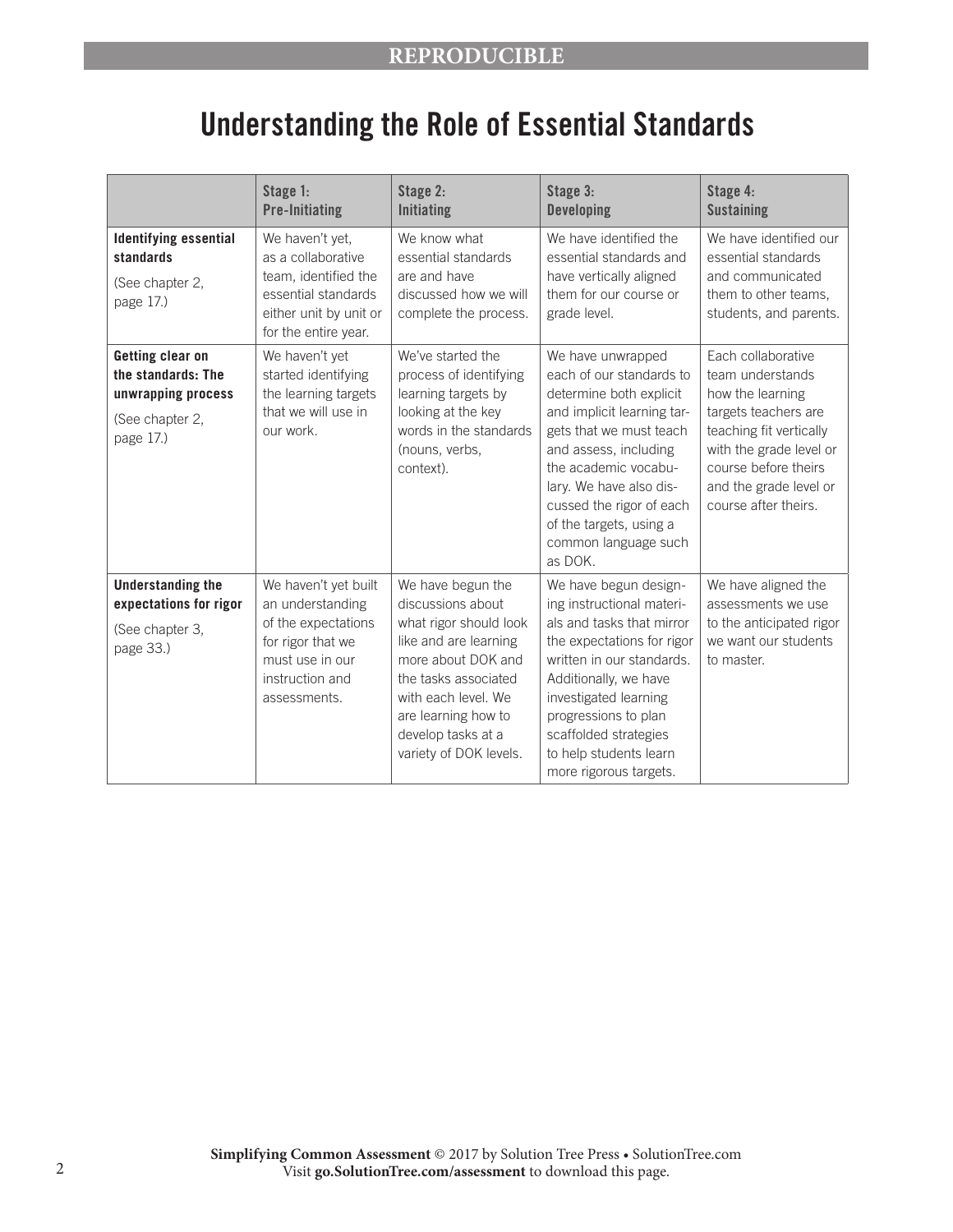# Aligning Curriculum, Instruction, and Assessments

|                                                                                                       | Stage 1:<br><b>Pre-Initiating</b>                                                                                                        | Stage 2:<br><b>Initiating</b>                                                                                                                                                                                                                                                   | Stage 3:<br><b>Developing</b>                                                                                                                                                                                                                                 | Stage 4:<br><b>Sustaining</b>                                                                                                                                                                                                                                               |
|-------------------------------------------------------------------------------------------------------|------------------------------------------------------------------------------------------------------------------------------------------|---------------------------------------------------------------------------------------------------------------------------------------------------------------------------------------------------------------------------------------------------------------------------------|---------------------------------------------------------------------------------------------------------------------------------------------------------------------------------------------------------------------------------------------------------------|-----------------------------------------------------------------------------------------------------------------------------------------------------------------------------------------------------------------------------------------------------------------------------|
| Identifying units of<br>study<br>(See chapter 4,<br>page 51.)                                         | We haven't developed<br>units of instruction<br>that include all of<br>the standards we are<br>expected to teach.                        | We are working<br>together to make sure<br>that we align all of our<br>units of instruction<br>to the standards. As<br>we identify gaps and<br>redundancies, we are<br>comfortable changing<br>the curriculum or<br>removing unnecessary<br>units to align to the<br>standards. | Our curriculum units<br>are totally aligned to<br>our standards. We<br>have assigned all<br>learning targets to one<br>or more units. The<br>units we've developed<br>reflect the emphasis<br>for our essential<br>standards.                                 | We evaluate the<br>effectiveness of<br>our curriculum by<br>examining the results<br>of our summative<br>assessments and<br>especially the end-of-<br>year tests. We discuss<br>whether we need to<br>change the curriculum<br>based on our student<br>achievement results. |
| <b>Creating pacing</b><br>guides<br>(See chapter 4,<br>page 51.)                                      | We haven't yet created<br>pacing guides that<br>reflect consensus on<br>how much time we<br>should dedicate to<br>each unit or standard. | We are in the process<br>of developing pacing<br>guides that reflect<br>consensus among<br>team members about<br>how much time we<br>need for students to<br>learn the essential<br>standards in each unit.                                                                     | We use our pacing<br>guides effectively<br>and are able to give<br>common formative<br>assessments together,<br>discuss the results,<br>and develop corrective<br>instruction efficiently<br>and effectively.                                                 | We modify our pacing<br>guides whenever we<br>see a reason to do so.<br>We know that, over<br>time, our students will<br>come better prepared<br>to learn the essential<br>standards for our<br>grade level or course,<br>and this will require us<br>to change our pacing. |
| <b>Aligning instructional</b><br>and assessment<br>strategies<br>(See chapter 4,<br>page 51.)         | We haven't yet<br>started to examine<br>the alignment among<br>our curriculum,<br>instruction, and<br>assessments.                       | We have begun to<br>work collaboratively<br>to identify the<br>instructional<br>strategies aligned<br>to our proficiency<br>expectations. As<br>a team, we value<br>learning together<br>about these strategies.                                                                | We have changed our<br>instructional strategies<br>to ensure we're using<br>best practices to<br>help students reach<br>proficiency. We<br>understand that more<br>rigorous curriculum<br>requires different<br>strategies.                                   | We continue to evalu-<br>ate the effectiveness<br>of the strategies we're<br>using by examining<br>the results of all of<br>our assessments. We<br>compare the results of<br>one strategy against<br>another and value the<br>information we get<br>back.                   |
| <b>Determining</b><br>when to give<br>common formative<br>assessments<br>(See chapter 4,<br>page 51.) | We haven't yet<br>identified when we will<br>use common formative<br>assessments in our<br>work.                                         | We have examined<br>our units of instruction<br>to see where we<br>teach the essential<br>standards. We plan<br>to write common<br>formative assessments<br>approximately once<br>every three weeks.                                                                            | In addition to the<br>common formative<br>assessments we devel-<br>oped during our first<br>year of implementa-<br>tion, we have added<br>additional assessments<br>(common formative as<br>well as common sum-<br>mative) around our<br>essential standards. | We are always looking<br>for ways to improve<br>the frequency and<br>effectiveness of<br>assessment.                                                                                                                                                                        |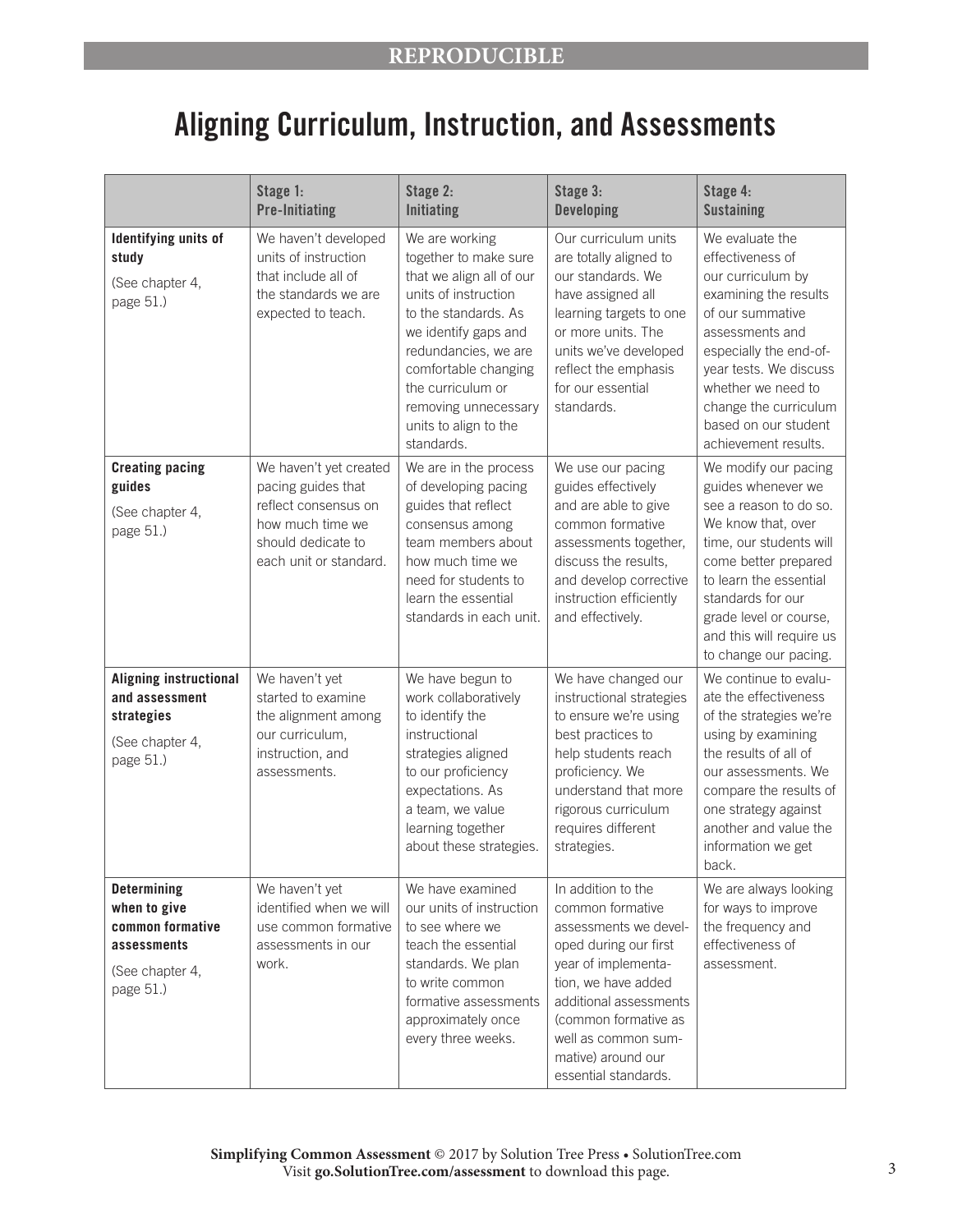# Developing Quality Common Formative Assessments

|                                                                         | Stage 1:<br><b>Pre-Initiating</b>                                                                     | Stage 2:<br><b>Initiating</b>                                                                                                                                                                                                                                          | Stage 3:<br><b>Developing</b>                                                                                                                                                                                                                                                                                                                           | Stage 4:<br><b>Sustaining</b>                                                                                                                                                                                                                                                                                                                                                                          |
|-------------------------------------------------------------------------|-------------------------------------------------------------------------------------------------------|------------------------------------------------------------------------------------------------------------------------------------------------------------------------------------------------------------------------------------------------------------------------|---------------------------------------------------------------------------------------------------------------------------------------------------------------------------------------------------------------------------------------------------------------------------------------------------------------------------------------------------------|--------------------------------------------------------------------------------------------------------------------------------------------------------------------------------------------------------------------------------------------------------------------------------------------------------------------------------------------------------------------------------------------------------|
| <b>Creating an</b><br>assessment plan<br>(See chapter 5,<br>page 61.)   | We don't use<br>assessment plans<br>to guide our<br>assessment work.                                  | We're learning<br>about planning our<br>assessments prior<br>to writing them. We<br>know that this is<br>important to creating<br>a valid assessment.                                                                                                                  | For each assessment<br>we write, we list the<br>targets to assess and<br>match them to the type<br>of items we will use.<br>We also plan how many<br>questions we will link to<br>each target.                                                                                                                                                          | We continually evalu-<br>ate the effectiveness of<br>each assessment plan<br>after we give the assess-<br>ment to determine if we<br>assessed the right tar-<br>gets and chose the best<br>item type.                                                                                                                                                                                                  |
| <b>Writing quality</b><br>questions<br>(See chapter 5,<br>page 61.)     | We haven't yet<br>started to look<br>at the issues<br>connected with<br>writing quality<br>questions. | We are learning<br>about writing quality<br>questions and are<br>applying it to our<br>work. We know that<br>with practice we will<br>become better at this<br>process and continue<br>to learn by doing.                                                              | We make sure our<br>questions are clear<br>to students, lay out<br>expectations for what<br>we want students to<br>include in the answer,<br>and don't include words<br>or ideas intended to<br>trick students.                                                                                                                                         | We continually evaluate<br>the alignment and effec-<br>tiveness of assessments<br>(for example, using the<br>ACID [aligned, clearly<br>written, informative,<br>designed] test) to deter-<br>mine if we assessed the<br>right targets and chose<br>or designed the best<br>item types. If not, we<br>develop better questions<br>and save them for the<br>next time we assess that<br>learning target. |
| Developing the<br>answer key or rubrics<br>(See chapter 5,<br>page 61.) | We don't use<br>answer keys or<br>rubrics in our<br>assessment work.                                  | We are starting to<br>write answer keys for<br>our assessments with<br>at least the correct<br>responses included.<br>We are writing rubrics<br>for our team to use<br>in scoring student<br>responses but<br>haven't yet put them<br>in student-friendly<br>language. | We develop answer keys<br>while we are writing<br>our assessments. They<br>include both correct<br>and possible incorrect<br>responses. We agree<br>on how many questions<br>students have to<br>answer correctly to be<br>proficient. We include<br>rubrics for constructed-<br>response questions and<br>write them in student-<br>friendly language. | We evaluate both our<br>answer keys and our<br>rubrics after each<br>assessment. We have<br>practiced collaborative<br>scoring frequently so<br>that we know we are<br>scoring assessments the<br>same way.                                                                                                                                                                                            |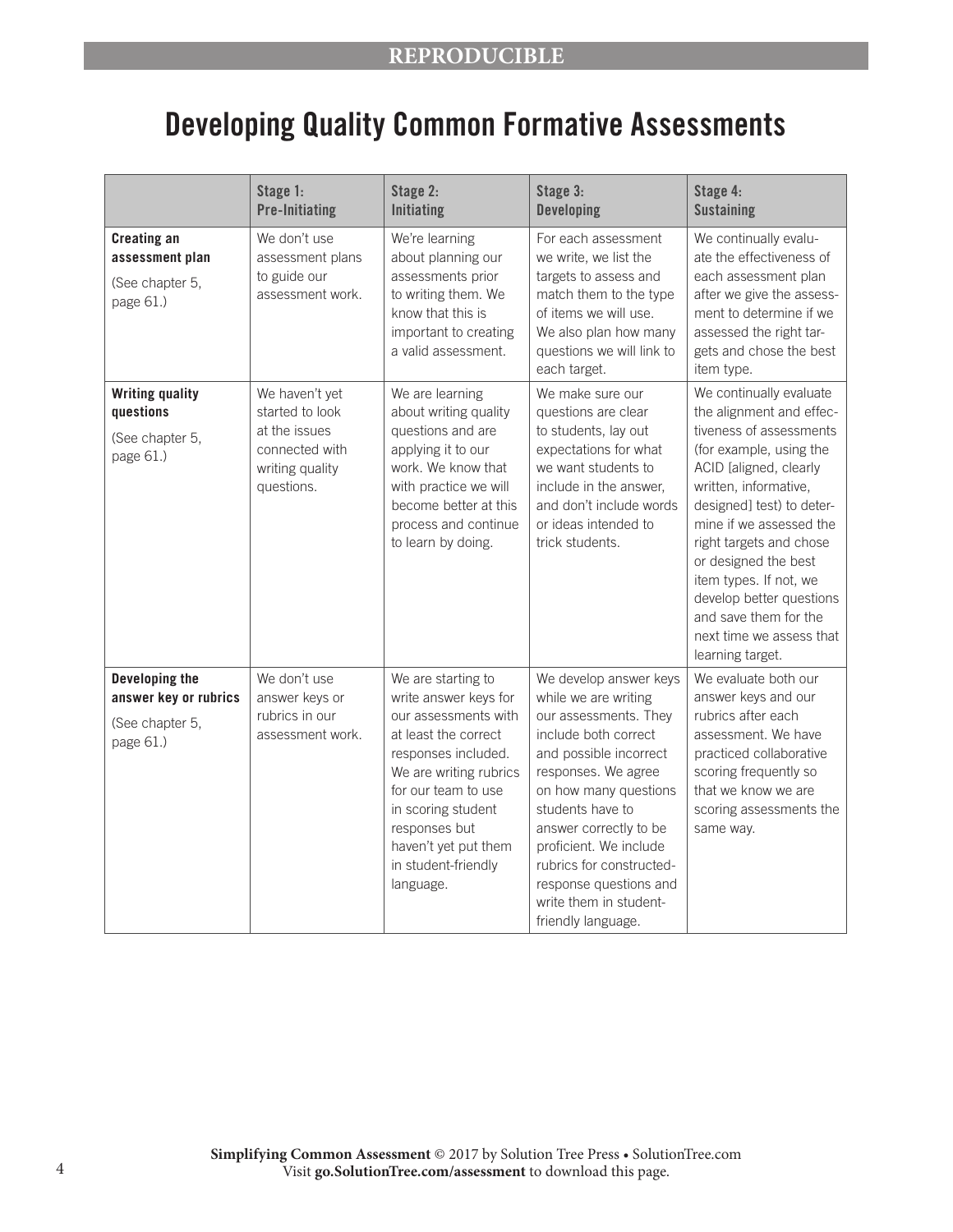## **REPRODUCIBLE**

# Using Data From Assessments

|                                                                                  | Stage 1:<br><b>Pre-Initiating</b>                                                            | Stage 2:<br><b>Initiating</b>                                                                                                                                                                                                                                                                                                                                                    | Stage 3:<br><b>Developing</b>                                                                                                                                                                                                                                   | Stage 4:<br><b>Sustaining</b>                                                                                                                                                                           |
|----------------------------------------------------------------------------------|----------------------------------------------------------------------------------------------|----------------------------------------------------------------------------------------------------------------------------------------------------------------------------------------------------------------------------------------------------------------------------------------------------------------------------------------------------------------------------------|-----------------------------------------------------------------------------------------------------------------------------------------------------------------------------------------------------------------------------------------------------------------|---------------------------------------------------------------------------------------------------------------------------------------------------------------------------------------------------------|
| <b>Using the correct</b><br>data for the purpose<br>(See chapter 6,<br>page 77.) | We haven't yet<br>explored whether the<br>assessments we're<br>using match their<br>purpose. | We have started<br>identifying the<br>purpose of each<br>assessment before<br>we use it. We are<br>learning about wide-<br>angle and close-up<br>questions so that we<br>carefully choose the<br>assessments we use.                                                                                                                                                             | We are using a variety<br>of assessments<br>confidently as we<br>match the assessment<br>type to our purposes.                                                                                                                                                  | We have evaluated the<br>variety of assessments<br>we use and have<br>eliminated those that<br>are redundant and<br>added those that we<br>still needed.                                                |
| <b>Using protocols for</b><br>data discussions<br>(See chapter 6,<br>page 77.)   | We haven't yet<br>developed and used<br>protocols in our<br>assessment work.                 | We understand<br>why protocols are<br>necessary to keep<br>our data discussions<br>focused and on track.<br>We've started to use<br>them but aren't yet<br>comfortable with the<br>process.                                                                                                                                                                                      | We use different<br>protocols in our<br>data discussions,<br>depending on what<br>type of assessment<br>data we have. We<br>are confident that we<br>are able to navigate<br>complex issues<br>without getting<br>sidetracked.                                  | We evaluate the<br>effectiveness of our<br>data discussions. We<br>look at both efficiency<br>and effectiveness<br>and discuss how to<br>improve both.                                                  |
| Developing an<br>effective response<br>(See chapter 6,<br>page 77.)              | Our responses to<br>assessments are not<br>always effective.                                 | We are learning<br>how to develop our<br>responses to common<br>formative assessments<br>student by student<br>and learning target<br>by learning target.<br>We are also using<br>our summative<br>assessments more<br>effectively to evaluate<br>our SMART goals,<br>identify students who<br>urgently need help,<br>and evaluate our<br>pacing guides and<br>curriculum units. | We are confident that<br>we can effectively<br>use both common<br>summative and<br>common formative<br>assessments to plan<br>corrective instruction<br>and intervention.<br>We design these<br>responses based<br>on the results from<br>specific assessments. | We evaluate the<br>effectiveness of<br>our responses to<br>both summative<br>and formative<br>assessments. We are<br>comfortable changing<br>our practices when<br>the evidence shows us<br>we need to. |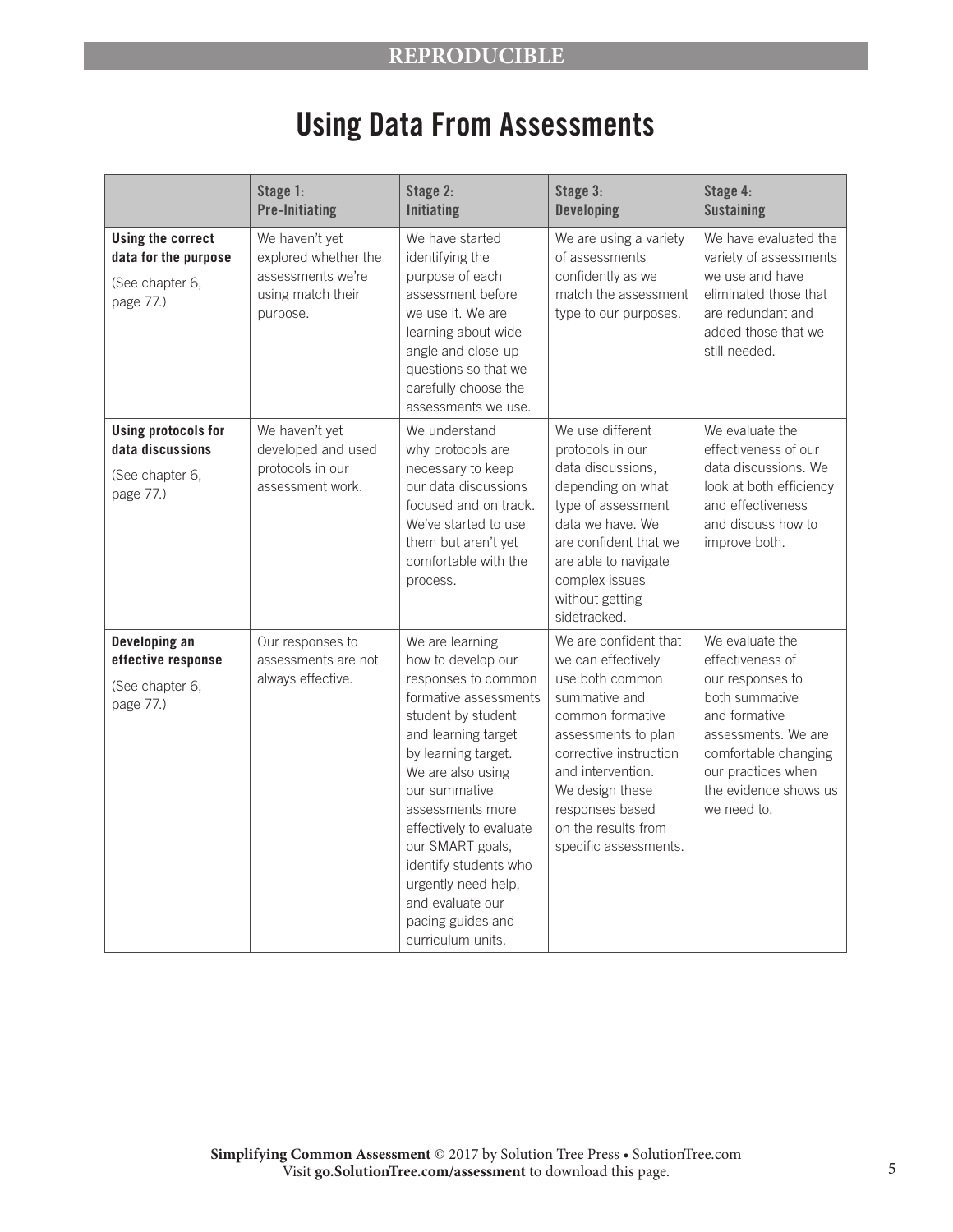#### **REPRODUCIBLE**

# Involving Students in the Process

|                                                                                            | Stage 1:<br><b>Pre-Initiating</b>                                                         | Stage 2:<br><b>Initiating</b>                                                                                                                                                                                                      | Stage 3:<br><b>Developing</b>                                                                                                                                                                                                                                           | Stage 4:<br><b>Sustaining</b>                                                                                                                                                                                |
|--------------------------------------------------------------------------------------------|-------------------------------------------------------------------------------------------|------------------------------------------------------------------------------------------------------------------------------------------------------------------------------------------------------------------------------------|-------------------------------------------------------------------------------------------------------------------------------------------------------------------------------------------------------------------------------------------------------------------------|--------------------------------------------------------------------------------------------------------------------------------------------------------------------------------------------------------------|
| <b>Moving from using</b><br>grades to using<br>feedback<br>(See chapter 7,<br>page 93.)    | We haven't yet<br>examined our grading<br>practices related to the<br>assessment process. | We have agreed that<br>we need to move away<br>from grading formative<br>assessments and, to<br>that end, have started<br>learning more about<br>what makes quality<br>feedback and how<br>other teachers have<br>taken this step. | We have begun to use<br>descriptive feedback<br>on our formative<br>assessments. We are<br>helping students see<br>its purpose and how<br>they should respond<br>to their own feedback.<br>We have seen the<br>language we're using<br>change from grades to<br>scores. | Students seek<br>feedback from<br>teachers as well<br>as peers. They<br>understand and<br>value the purpose of<br>knowing the learning<br>targets, of formative<br>assessment, and of<br>feedback.           |
| <b>Building a learning</b><br>partnership with<br>students<br>(See chapter 7,<br>page 93.) | We haven't yet<br>explored how to<br>involve students in the<br>assessment process.       | Our students are<br>building a growth<br>mindset and know<br>what expected targets<br>of learning are for<br>each lesson.                                                                                                          | Students see formative<br>assessment as<br>evidence they can use<br>to know what they've<br>learned as well as<br>what they still need to<br>learn.                                                                                                                     | Student learning is<br>an equal partnership<br>between the teacher<br>and student. Students<br>fully understand what<br>proficiency looks like<br>and are engaged in<br>getting to that point<br>and beyond. |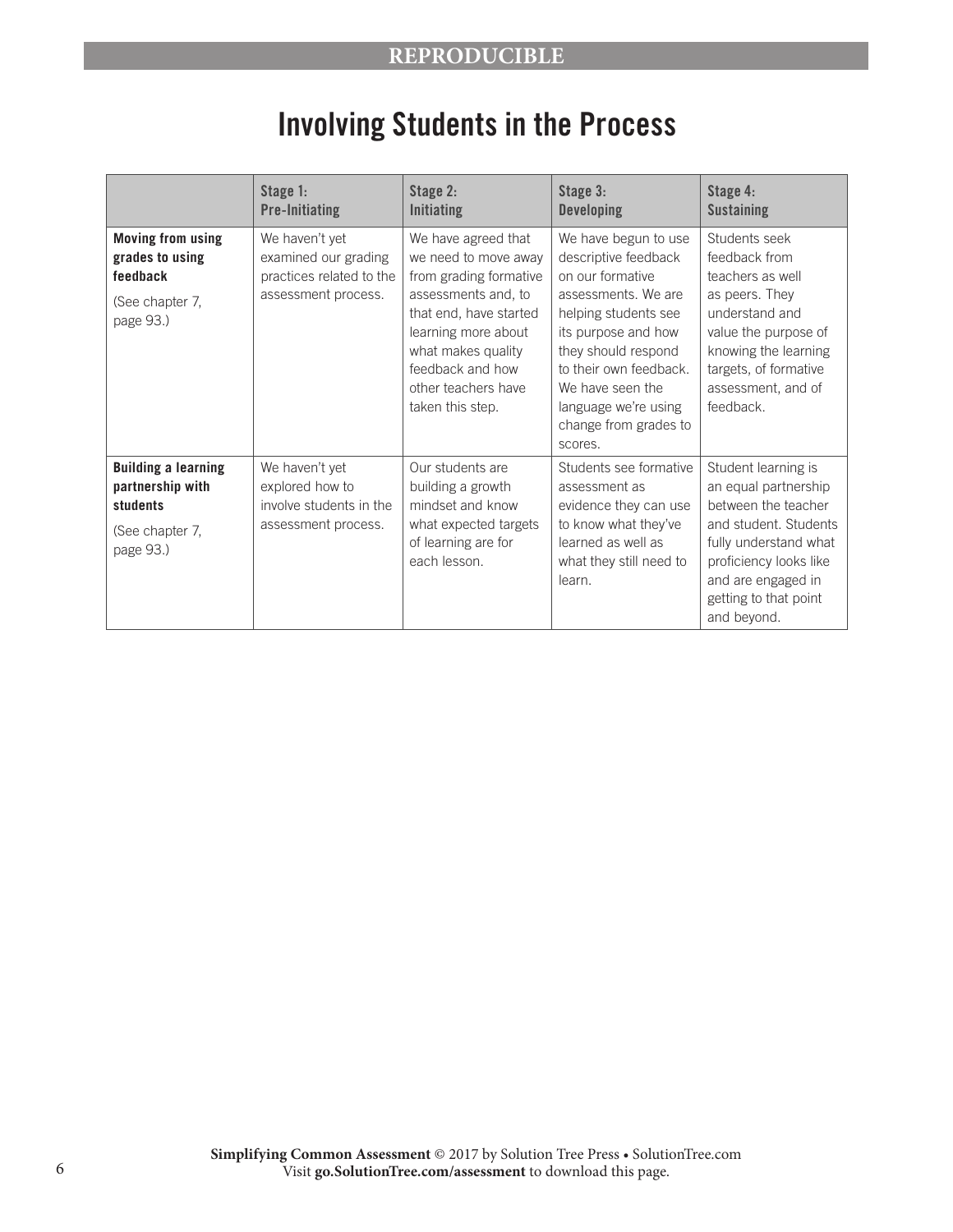#### **Assessment Road Map**

| <b>Road Map Cluster</b>                                                    | Indicator | <b>How to Get to Sustaining</b> |
|----------------------------------------------------------------------------|-----------|---------------------------------|
| <b>The Role of Essential</b><br><b>Standards</b>                           |           |                                 |
| Aligning Curriculum,<br><b>Instruction and</b><br><b>Assessments</b>       |           |                                 |
| <b>Developing Quality</b><br><b>Common Formative</b><br><b>Assessments</b> |           |                                 |
| <b>Using Data From</b><br><b>Assessment</b>                                |           |                                 |
| Involving Students in the<br><b>Process</b>                                |           |                                 |

**Summative assessment** is the attempt to summarize student learning at some point in time. Summative assessments are not designed to give feedback useful to teachers and students during the learning process. (**Fair Test Examiner**, 1999)

**Formative Assessment**: An assessment functions formatively to the extent that evidence about student achievement is elicited, interpreted, and used by teachers, learners, or their peers to make decisions about next steps in instruction *that are likely to be better, or better founded*, than the decisions they would have made in the absence of evidence. —**Wiliam**, *Embedded Formative Assessment*, 2011, p. 48

**Common Formative Assessments** are **team‐designed**, intentional measures used for the purpose of monitoring student attainment of **essential learning targets** throughout the instructional process. **—Bailey, Jakicic, & Spiller**, *Collaborating for Success With the Common Core*, 2013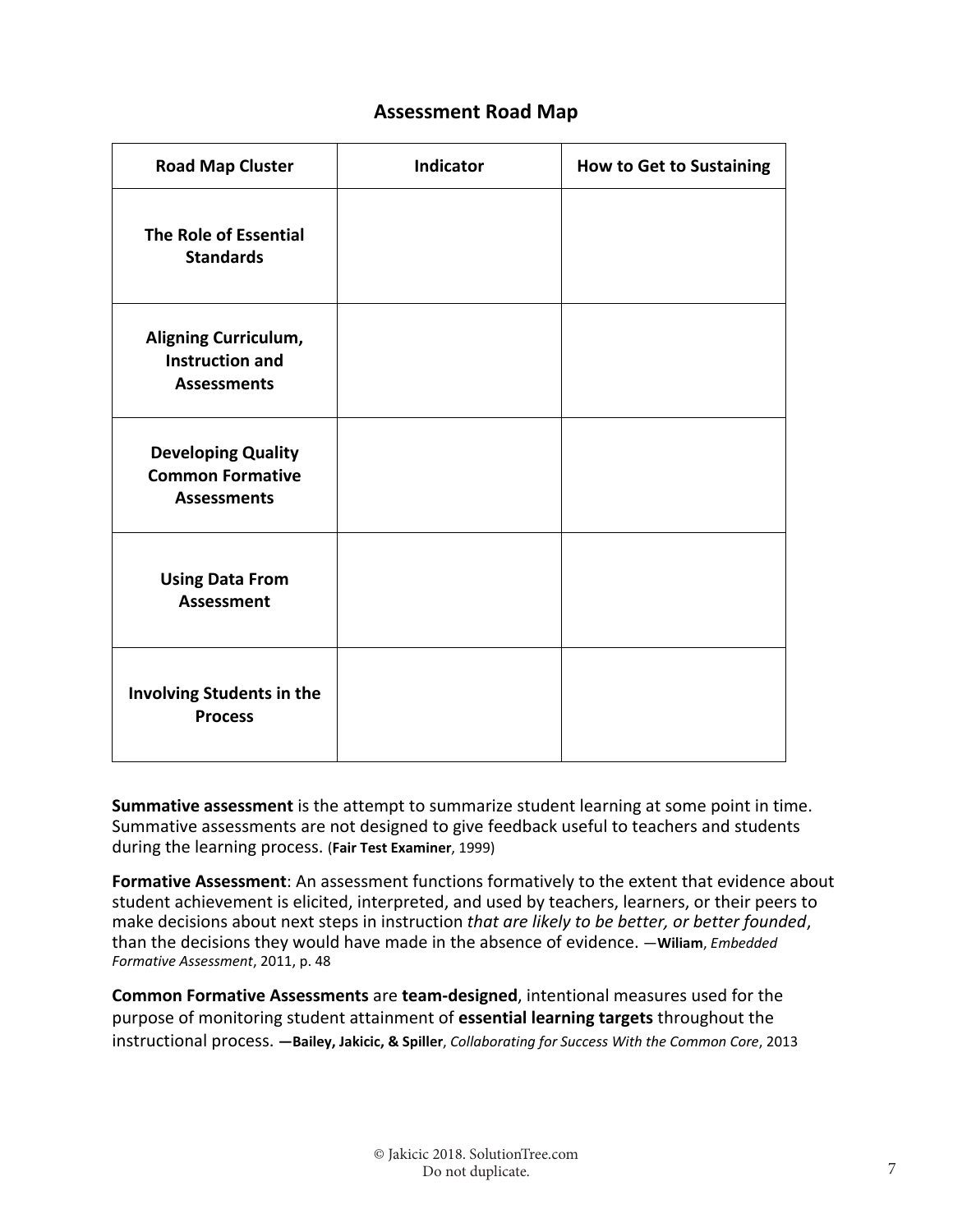### **Why Common Assessments**

- They are more efficient than each teacher working independently.
- There is more equity across classrooms.
- Teams learn together about instructional strategies.
- Teams learn together about assessment strategies.
- They provide a better response for students.

```
(DuFour, DuFour, & Eaker, Revisiting Professional Learning Communities at Work, 2008)
```

| Classroom<br><b>Formative</b>                                                                                                     | Classroom<br><b>Summative</b>                                                                                                                                        | Common<br><b>Formative</b>                                                                                                               | Periodic/<br><b>Benchmark</b>                                                                                                                                          | <b>Annual</b>                                                                                                                                       |
|-----------------------------------------------------------------------------------------------------------------------------------|----------------------------------------------------------------------------------------------------------------------------------------------------------------------|------------------------------------------------------------------------------------------------------------------------------------------|------------------------------------------------------------------------------------------------------------------------------------------------------------------------|-----------------------------------------------------------------------------------------------------------------------------------------------------|
| •Checks for<br>understanding<br>•Short,<br>frequent,<br>used to guide<br>instruction<br>•Exit slips<br>• Whiteboards<br>•Clickers | •End of unit<br>tests                                                                                                                                                | $•$ Team<br>developed,<br>short formative<br>assessments<br>around<br>essential<br>learning targets                                      | •Quarterly/<br>trimester<br>benchmarks<br>•STAR, MAP<br>• Progress<br>Monitoring<br>•AIMS Web                                                                          | $\bullet$ State<br>assessments<br>(e.g., SBAC,<br>PARCC, etc.)<br>•Language<br>Development<br>Assessments,<br>$\bullet$ AP<br>$\bullet$ EOY         |
| •Making "in the<br>moment"<br>decisions<br>•Keep, change<br>lesson plans                                                          | •Can students<br>use smaller<br>skills and<br>concepts<br>together to<br>show mastery<br>of the<br>standards (e.g.<br>writing an<br>essay, reading<br>comprehension) | ·Identify<br>students who<br>need more Tier<br>1 help<br>•They drive core<br>instruction<br>•Teams learn<br>together about<br>strategies | ·Identify<br>students who<br>need more<br>Tier 2 or 3 help<br>• Progress<br>monitoring for<br>Tier 2 and 3<br>•Universal<br>screener<br>•Monitor<br><b>SMART</b> goals | •Measure<br>student<br>learning<br>• Award credit<br>•Identifying<br>strengths and<br>weaknesses<br>of programs.<br>• Writing<br><b>SMART</b> goals |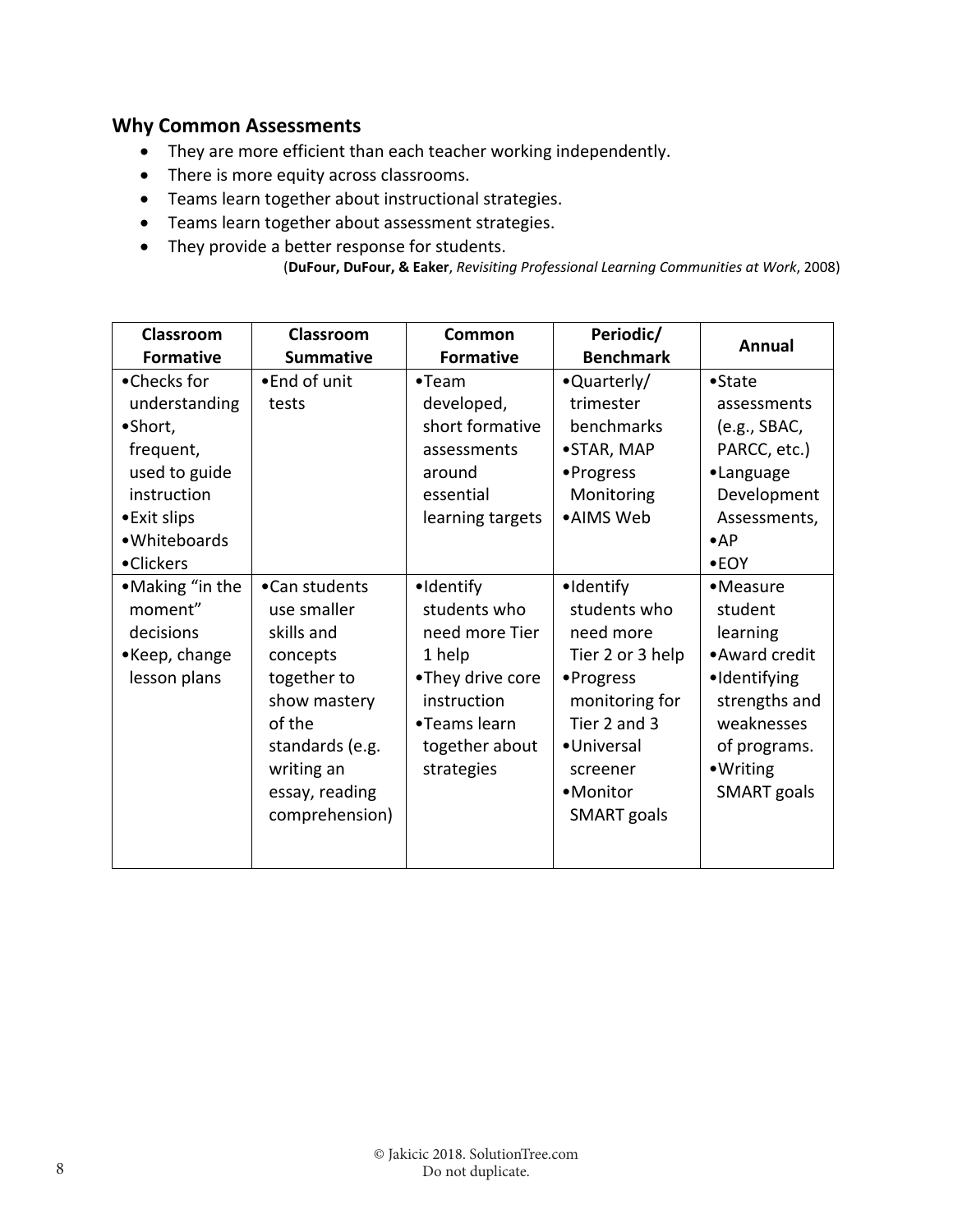

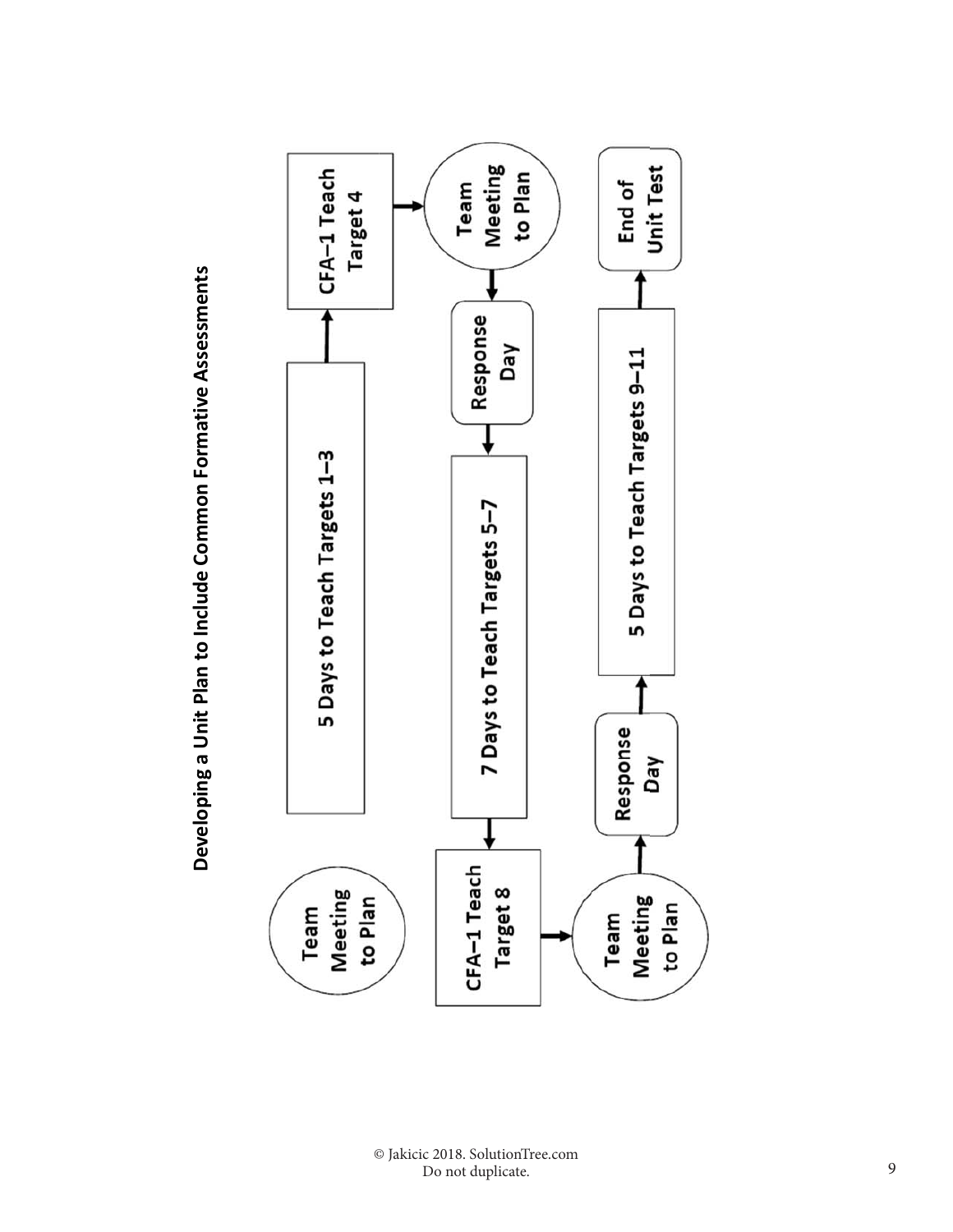## **Match Each Type of Assessment to Its Purpose**

| Assessment                                                                 |
|----------------------------------------------------------------------------|
| Pre-assessment                                                             |
| <b>Classroom Formative</b><br>Assessment                                   |
| <b>Common Formative</b><br>Assessment                                      |
| <b>Summative Assessment</b>                                                |
| <b>Benchmark or Interim</b><br><b>Assessment or Progress</b><br>Monitoring |
| End of year state test (SBAC<br>or PARCC)                                  |
| <b>Universal Screener</b>                                                  |

| Assessment                             | <b>Purpose</b>                                                                                                                                                                                              |
|----------------------------------------|-------------------------------------------------------------------------------------------------------------------------------------------------------------------------------------------------------------|
| sment:                                 | Used by teachers during instruction to check<br>whether students have learned what is being<br>taught                                                                                                       |
| n Formative<br>ent                     | Used by teams during instruction to check<br>whether students have learned what is being<br>taught, and to understand what instructional<br>strategies are most effective; used to guide Tier 1<br>support. |
| Formative<br>∙nt                       | Provides information about what students already<br>know, and shows what gaps they have in their<br>pre-requisite learning before you start teaching a<br>unit.                                             |
| ve Assessment                          | Used early in the year to identify students who<br>are significantly below grade level so that they can<br>get intensive (Tier 3) support.                                                                  |
| rk or Interim<br>ent or Progress<br>ng | At the end of a unit, grading period, or semester,<br>these are used to check whether students can put<br>all the skills and concepts taught in that unit<br>together; can be used to guide Tier 2 support. |
| ar state test (SBAC<br>:)              | Used to periodically check if student are making<br>progress to the end of the year standards; can<br>help identify the need for Tier 2 support and<br>monitor progress for those in Tier 2.                |
| Screener                               | Used to measure overall student learning,<br>effectiveness of pacing, curriculum, and<br>instructional strategies.                                                                                          |

## **Assessment Design for CFAs**

- Assessments should be short and should focus on a small number of learning targets.
- Items should match the rigor of the learning targets.
- Questions should provide information about student thinking so that the response can be specific.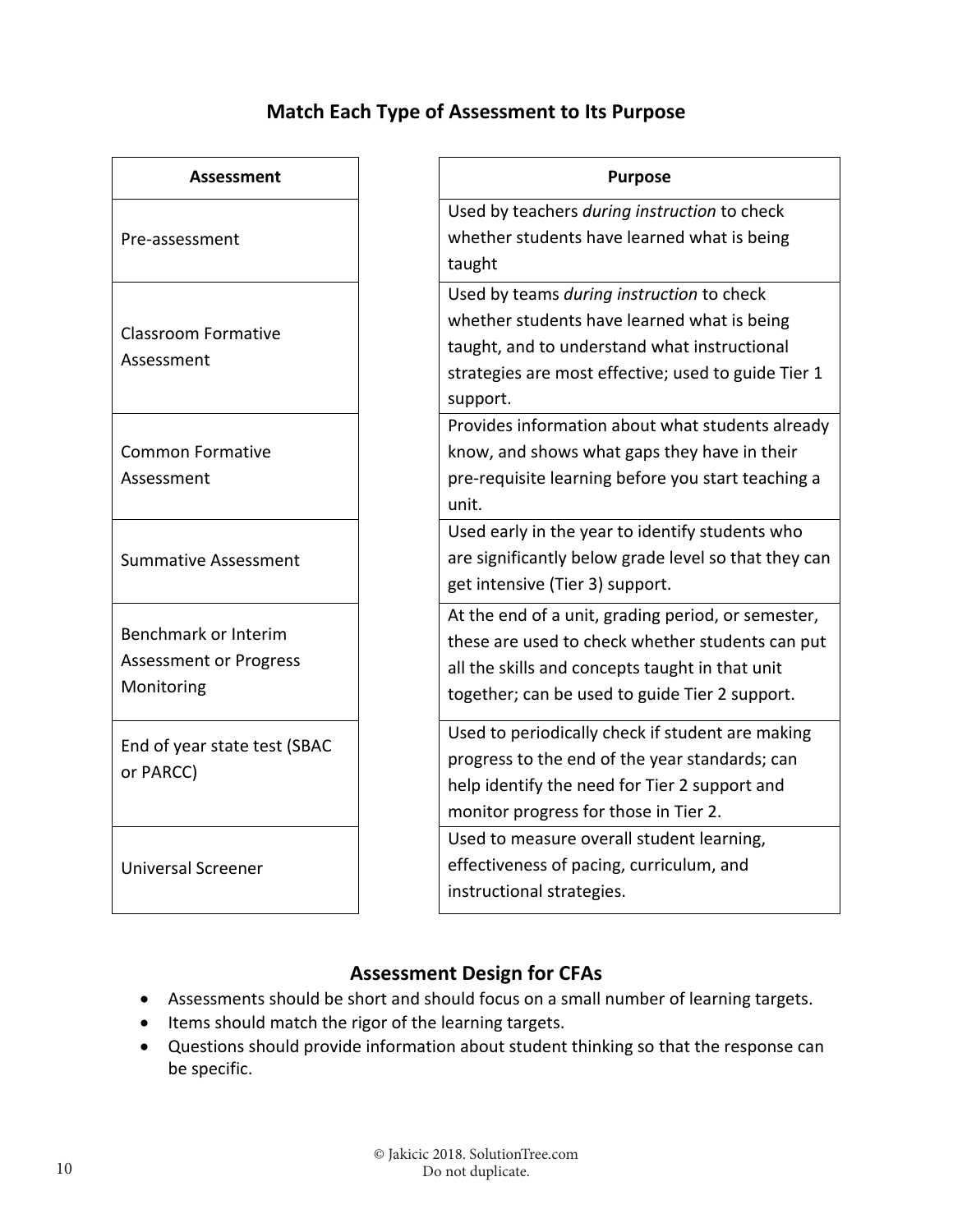#### **Second Grade Math**

|--|--|

Learning Target: Use the symbols <, =, and > to record the comparison of two 3‐digit numbers.

Compare the two numbers by drawing a symbol **<, >, =** in the box and writing the words **less than, greater than,** and **equals**  on the line below.



 Tim has 853 baseball cards in his collection. Susie has 583 baseball cards in her collection. Who has more baseball cards? Explain how you know using place value language.

\_\_\_\_\_\_\_\_\_\_\_\_\_\_\_\_\_\_\_\_\_\_\_\_\_\_\_\_\_\_\_\_\_\_\_\_\_\_\_\_\_\_\_\_\_\_\_\_\_\_\_\_\_\_\_

\_\_\_\_\_\_\_\_\_\_\_\_\_\_\_\_\_\_\_\_\_\_\_\_\_\_\_\_\_\_\_\_\_\_\_\_\_\_\_\_\_\_\_\_\_\_\_\_\_\_\_\_\_\_\_

\_\_\_\_\_\_\_\_\_\_\_\_\_\_\_\_\_\_\_\_\_\_\_\_\_\_\_\_\_\_\_\_\_\_\_\_\_\_\_\_\_\_\_\_\_\_\_\_\_\_\_\_\_\_\_

| Proficiency               | <b>Partial Proficiency</b> | <b>No Proficiency</b>    |
|---------------------------|----------------------------|--------------------------|
| The answer is correct and | The answer is correct but  | The answer is incorrect. |
| the explanation includes  | the explanation may be     |                          |
| how the decision was      | vague and/or place value   |                          |
| made written in place     | language isn't used.       |                          |
| value language            |                            |                          |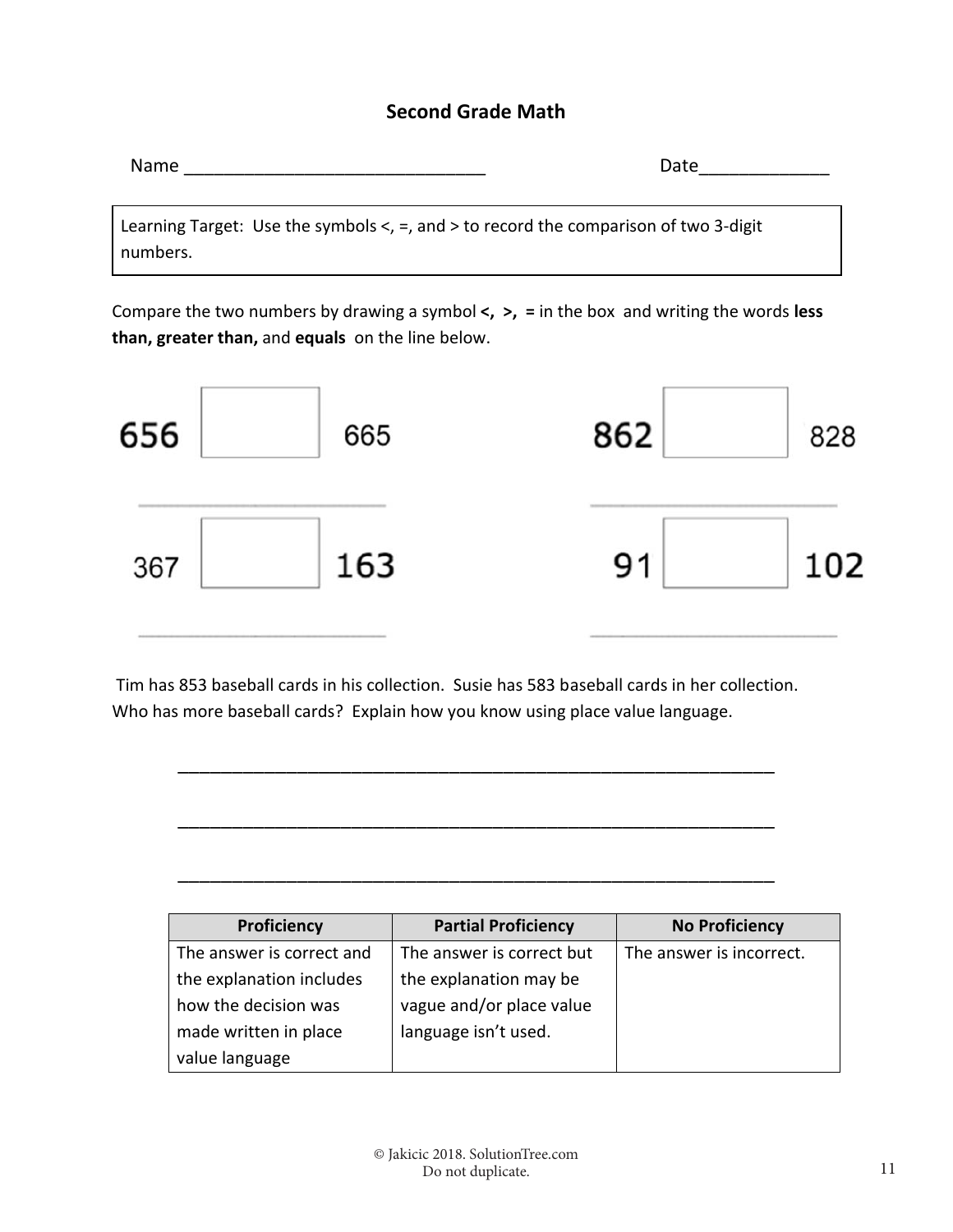Learning Target: I can compare and contrast a firsthand account and a secondhand account.

Directions: Read the two pieces of texts that are attached. First, decide if the text is a firsthand or a secondhand account.

1. List 2 ways the two accounts are alike

2. List 2 ways the accounts are different.

3. How is the focus of the firsthand account different from the focus of the secondhand account in these two pieces of text? Provide at least two specific examples to support your ideas.

The Focus Is Different Because…. 1. 2.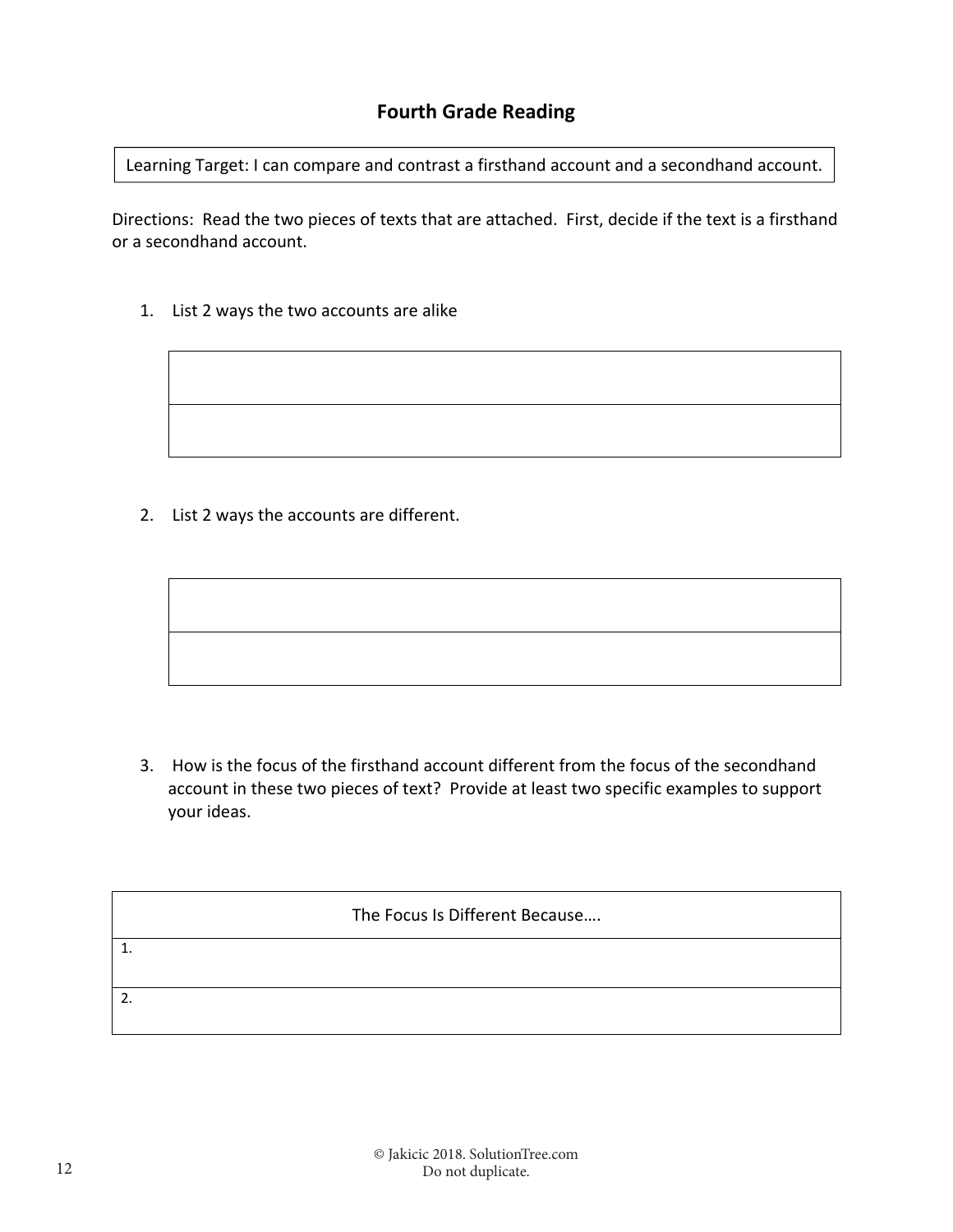### **Text #1: Email**

To: "Mom" <mom123@example.com> Subject: The Inauguration

#### Hi Mom,

I just want to tell you about my amazing day! Getting to stand there under the Washington Monument with hundreds of thousands of other proud Americans to witness Barack Obama's inauguration was unbelievable! The crowd was full of people expressing a renewed hope in our country and the entire political process. We were surrounded by people of all races, creeds, and colors that all came together to honor progress and freedom.

People, including myself, were overcome with emotion! I used to think that my beautiful daughter would never know an America where people like her can be whatever they want to be. Now that has changed. The first president she will ever know is brown, just like her!

In one small way, the country I grew up in is gone forever. I have a renewed pride and excitement about the future and am so glad I got to be there to see it with my own eyes. My heart is full, my smile is permanent, and my spirit is unbreakable. Thank you, Mom, for raising me to believe in equality for all!

You are the best!

#### **Text #2: Newspaper Article**

A Historic Inauguration Day On January 20th, 2009, Barack Obama became the first African American president of the United States of America. His inauguration was a historic event many Americans will remember for the rest of their lives.

On Inauguration Day, thousands filled the streets around the National Mall in Washington, D.C. The crowd looked on as Barack Obama was sworn in as the 44th president of the United States of America. It was the largest crowd to gather for an inauguration in American history.

Afterward, President Obama gave the Inaugural Address. The crowd applauded many times throughout. In his speech he said, "On this day, we gather because we have chosen hope over fear." Many in the crowd were overcome with emotion and pride.

Later, President Obama walked with his family in a parade to the White House. The crowds were filled with people of different races, ages, and backgrounds. They cheered and waved as the First Family passed. They were amazed and excited to see the first African American president in United States history.

Source: Engage NY; https://www.engageny.org/resource/grade‐4‐ela‐module‐4‐unit‐1‐lesson‐9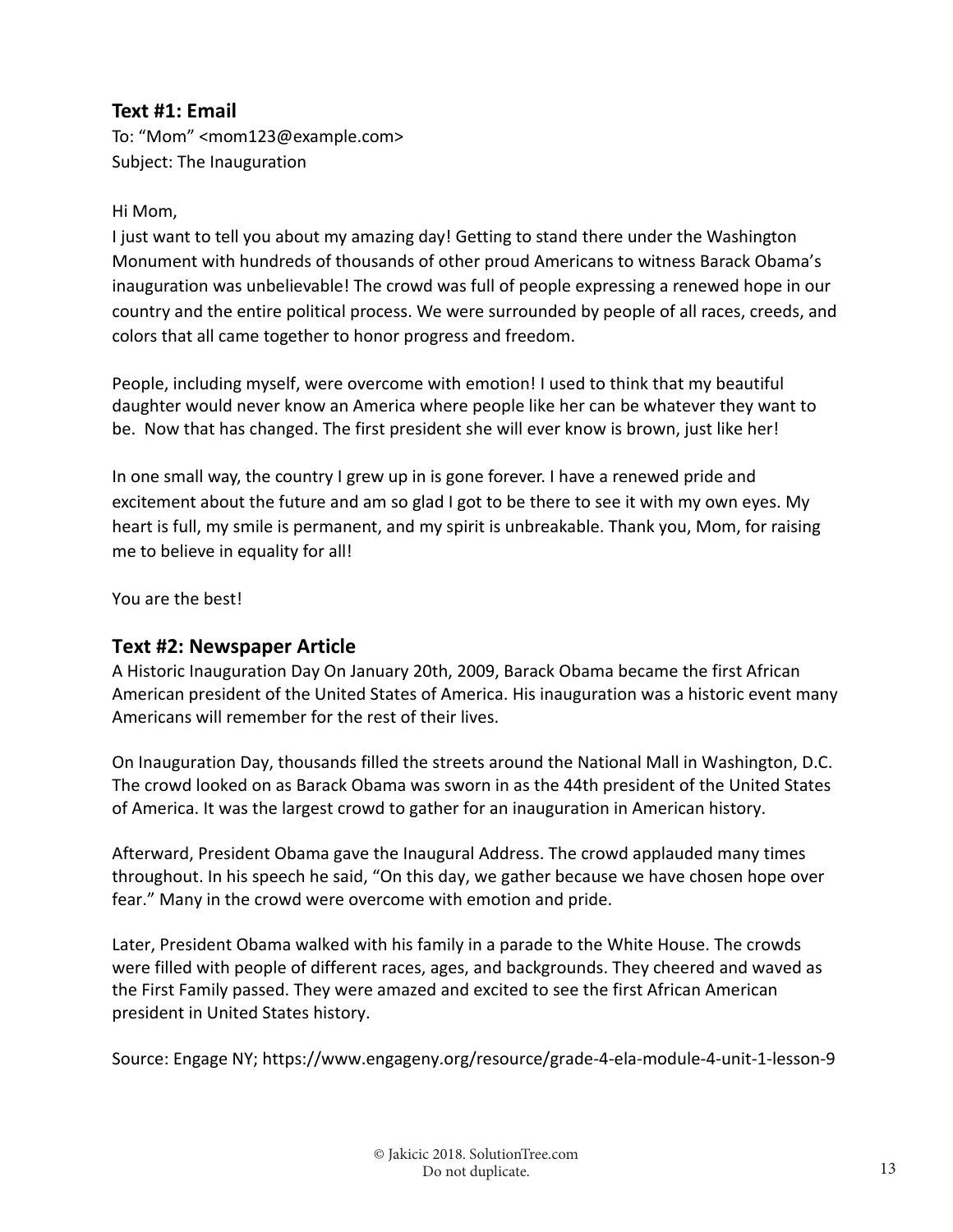### **Grade ELA Common Formative Assessment**

Learning Target: I can delineate the argument and specific claims in a text.

In his column, *The Easy Problem*, David Brooks lays out the argument that immigration is an easy problem to solve. What are the claims he provides to support his argument?

- a. Immigration helps our economy.
- b. Immigration is the moral thing to do.
- c. The United States is a country of immigrants.
- d. Immigration helps more people than it hurts.

What evidence does David Brooks provide to support his claim that fears associated with immigration are overblown?

- a. Immigrants pay more in taxes than they cost in benefits.
- b. Immigrants are less likely to end up in prison that native‐born Americans.
- c. Immigrants don't lower the wages paid to Americans.
- d. All of the above

What is David Brooks perspective on this issue of immigration?

- a. Illegal immigrants take jobs away from native born Americans.
- b. Immigrants should learn and speak English.
- c. Native born Americans should be paid higher wages than immigrants
- d. Immigration is our best chance to help keep America's economy thriving.

Learning Target: I can assess whether the reasoning is relevant and sufficient

2. Read the attached argument about immigration written by an editor from the New York Times.

Identify the specific claims the author is making and for each claim determine what evidence is provided. For each claim evaluate whether the evidence used is relevant and sufficient.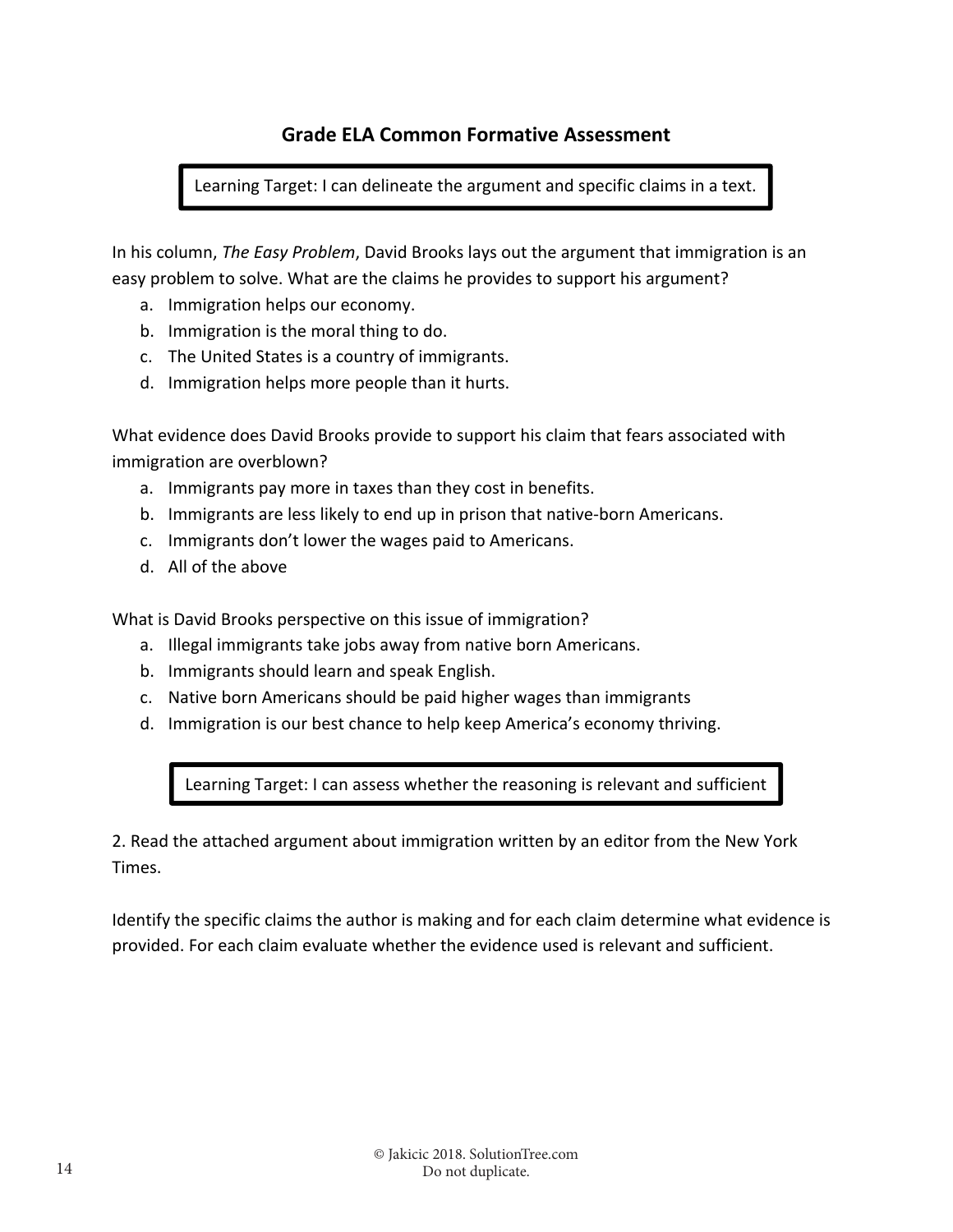| Claim | <b>Evidence Provided</b> |        | Sufficient |
|-------|--------------------------|--------|------------|
|       |                          | Y or N | Y or N     |
| 1.    |                          |        |            |
|       |                          |        |            |
|       |                          |        |            |
| 2.    |                          |        |            |
|       |                          |        |            |
|       |                          |        |            |
| 3.    |                          |        |            |
|       |                          |        |            |
|       |                          |        |            |

#### The Easy Problem New York Times, January 31, 2013

Over here in the department of punditry, we deal with a lot of hard issues, ones on which the evidence is mixed and the options are all bad. But the immigration issue is a blessed relief. On immigration, the evidence is overwhelming; the best way forward is clear.

The forlorn pundit doesn't even have to make the humanitarian case that immigration reform would be a great victory for human dignity. The cold economic case by itself is so strong.

Increased immigration would boost the U.S. economy. Immigrants are 30 percent more likely to start new businesses than native‐born Americans, according to a research summary by Michael Greenstone and Adam Looney of The Hamilton Project. They are more likely to earn patents. A quarter of new high-tech companies with more than \$1 million in sales were also founded by the foreign‐born.

A study by Madeline Zavodny, an economics professor at Agnes Scott College, found that every additional 100 foreign-born workers in science and technology fields is associated with 262 additional jobs for U.S. natives. Thanks to the labor of low‐skill immigrants, the cost of food, homes and child care comes down, living standards rise and more women can afford to work outside the home.

The second clear finding is that many of the fears associated with immigration, including illegal immigration, are overblown.

Immigrants are doing a reasonable job of assimilating. Almost all of the children of immigrants from Africa and Asia speak English and more than 90 percent of the children of Latin-American immigrants do. New immigrants may start out disproportionately in construction and food-service jobs, but, by second and third generation, their occupation profiles are little different from the native‐born.

Immigrants, including illegal immigrants, are not socially disruptive. They are much less likely to wind up in prison or in mental hospitals than the native‐born.

Immigrants, both legal and illegal, do not drain the federal budget. It's true that states and localities have to spend money to educate them when they are children, but, over the course of their lives, they pay more in taxes than they receive in benefits. Furthermore, according to the Congressional Budget Office, giving the current illegals a path to citizenship would increase the taxes they pay by \$48 billion and increase the cost of public services they use by \$23 billion, thereby producing a surplus of \$25 billion.

It's also looking more likely that immigrants don't even lower the wages for vulnerable, low‐skill Americans. In 2007, the last time we had a big immigration debate, economists were divided on this. One group, using one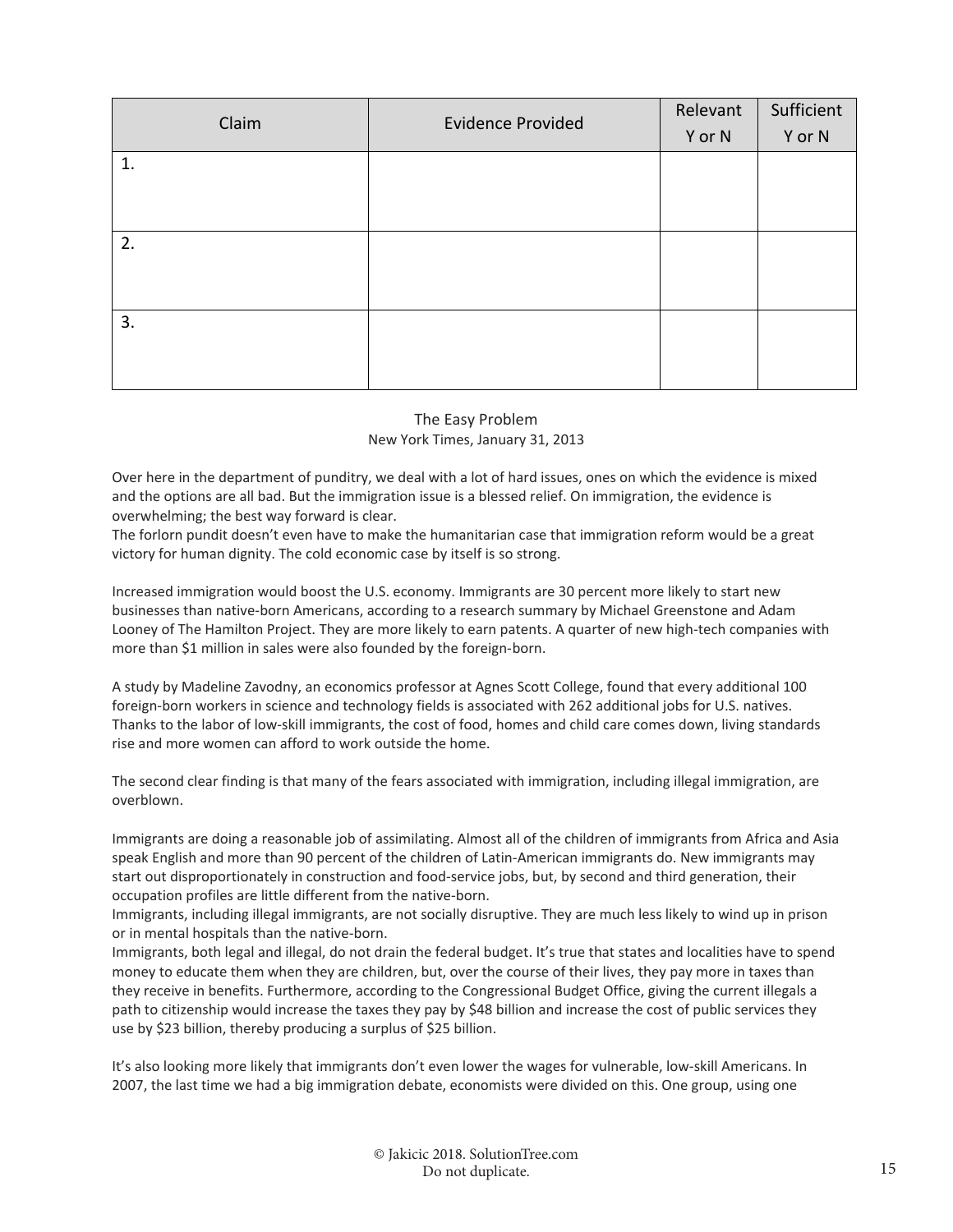methodology, found immigration had a negligible effect on low‐skill wages. Another group, using another methodology, found that the wages of the low-skilled were indeed hurt.

Since then, as Heidi Shierholz of the Economic Policy Institute explains, methodological advances suggest that the wages of most low-skill workers are probably not significantly affected. It turns out that immigrant workers are not always in direct competition with native‐born workers, and, in some cases, they push the native‐born upward into jobs that require more communication skills.

Shierholz found that between 1994 and 2007 immigration increased overall American wages by a small amount (\$3.68 per week). It decreased the wages of American male high school dropouts by a very small amount (\$1.37 per week). And it increased the wages of female high school dropouts by a larger amount (\$4.19 per week).

The argument that immigration hurts the less skilled is looking less persuasive.

Because immigration is so attractive, most nations are competing to win the global talent race. Over the past 10 years, 60 percent of nations have moved to increase or maintain their immigrant intakes, especially for high‐skilled immigrants.

The United States is losing this competition. We think of ourselves as an immigrant nation, but the share of our population that is foreign‐born is now roughly on par with Germany and France and far below the successful immigrant nations Canada and Australia. Furthermore, our immigrants are much less skilled than the ones Canada and Australia let in. As a result, the number of high-tech immigrant start-ups has stagnated, according to the Kauffman Foundation, which studies entrepreneurship.

The first big point from all this is that given the likely gridlock on tax reform and fiscal reform, immigration reform is our best chance to increase America's economic dynamism. We should normalize the illegals who are here, create a legal system for low‐skill workers and bend the current reform proposals so they look more like the Canadian system, which tailors the immigrant intake to regional labor markets and favors high‐skill workers. The second big conclusion is that if we can't pass a law this year, given the overwhelming strength of the evidence, then we really are a pathetic basket case of a nation.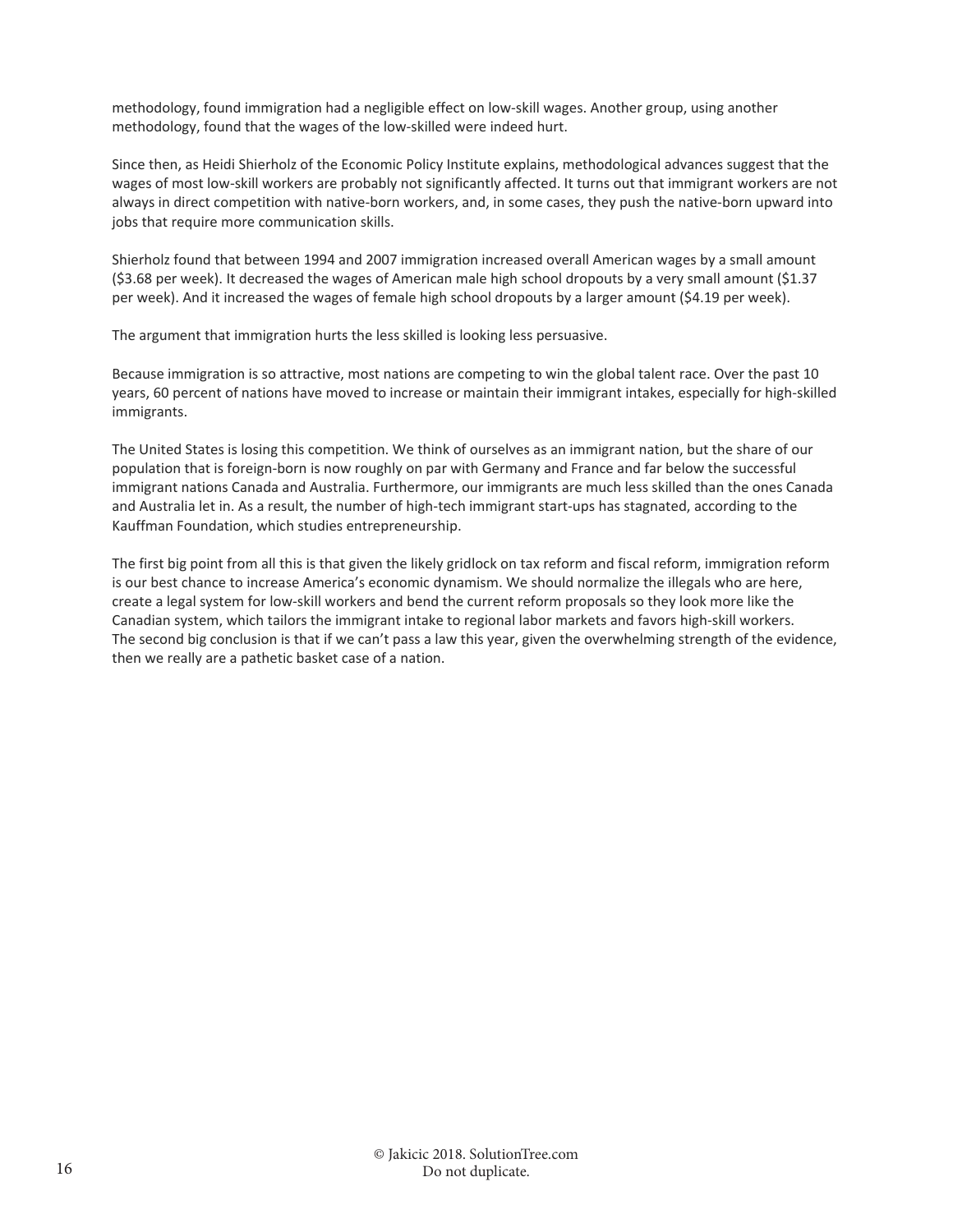### **PreCalculus—Exponents and Logarithms**

Choose the best answer provided. Calculators are NOT allowed.

- 1. Evaluate log<sub>27</sub>9
	- a. 3
	- b.  $-3$ c. 2/3
	- d. ‐2/3
	-
- 2. Approximate the value of  $log<sub>3</sub>40$ 
	- a. 2.3578
	- b. 3.3578
	- c. 10.3578
	- d. 13.3578
- 3. In order to graph the function of  $y = log_b x$ , which of the following must be true?
	- a. The values of x, y, and b must be positive
	- b. The values of x and b must be positive
	- c. The values of b and y must be positive
	- d. The values of x and y must be positive
- 4. Evaluated:  $log_s 8 log_3 9$ 
	- a. 1
	- b. 4/3
	- c. 8/9
	- d. 2/3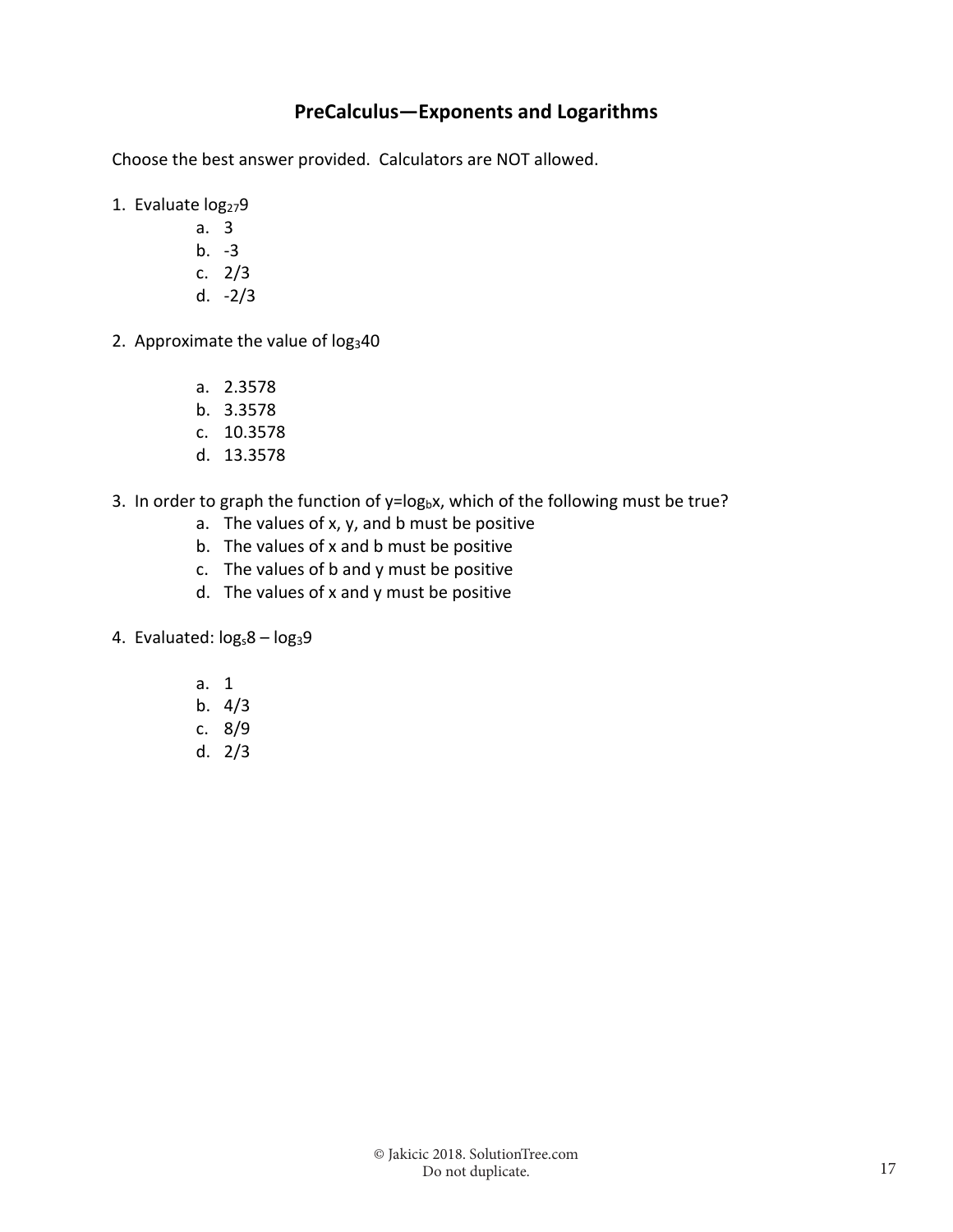#### **Effective Assessment Practices**

#### **Team 1**

In Happy Elementary School the principal has asked each team to identify the lowest 25% of students from their most recent benchmark data administration. They are asked to place these students into groups using the data from the benchmark about reading level to provide the exact level of support each group needs. They assign each group to one of the teachers on the team. They have set aside a half hour at the end of their day and regroup their students across all teachers for this extra time and support.

- $\square$  Effective assessment practice
- $\square$  Ineffective assessment practice

#### **Team 2**

The 5th grade team in Hopeful Elementary School is designing common formative assessments in reading. They are currently using the reading series as their curriculum and want to use the weekly assessments from that series. When they administer the assessments, they are finding that they typically confirm what they see in the classroom—the students who are reading at grade level can answer the comprehension questions from their assessments, but the students who can't read at grade level typically can't answer the questions. Because they don't feel they are getting good data, they decide to use simpler pieces of text for these students to see if they can do the skill with text that is easier to read.

 $\square$  Effective assessment practice

 $\square$  Ineffective assessment practice

#### **Team 3**

As a part of their SMART goal, the math team in Nirvana Middle School is studying how to make stronger connections to the math practices in their instruction and assessment (e.g., reason abstractly and quantitatively, construct viable arguments, model with mathematics). For each unit they study the standards being taught and determine which of the math practices should be emphasized in the lessons in this unit. While the team members are excited about how they've changed their instruction to emphasize the practices, they have been struggling with how to assess students in both the content they are teaching and the math practices. They have agreed to look for questions on‐line at their next meeting to see if they can find samples of good items that will help them over this hurdle.

- $\square$  Effective assessment practice
- $\Box$  Ineffective assessment practice

#### **Team 4**

The science team at "What We've Always Done" High School is trying to implement the idea of common unit assessments in their work. In the past, they have each written and scored their own end of unit tests. This has led to parents and students who request certain teachers because some have a reputation for being much harder than others. This year, they've agreed to use the same tests in all classes and have created answer keys and rubrics so that everyone applies the same standards when grading. However, because of lack of planning time, the team agrees to each respond in his/her own classroom the best way they know. Two of the teachers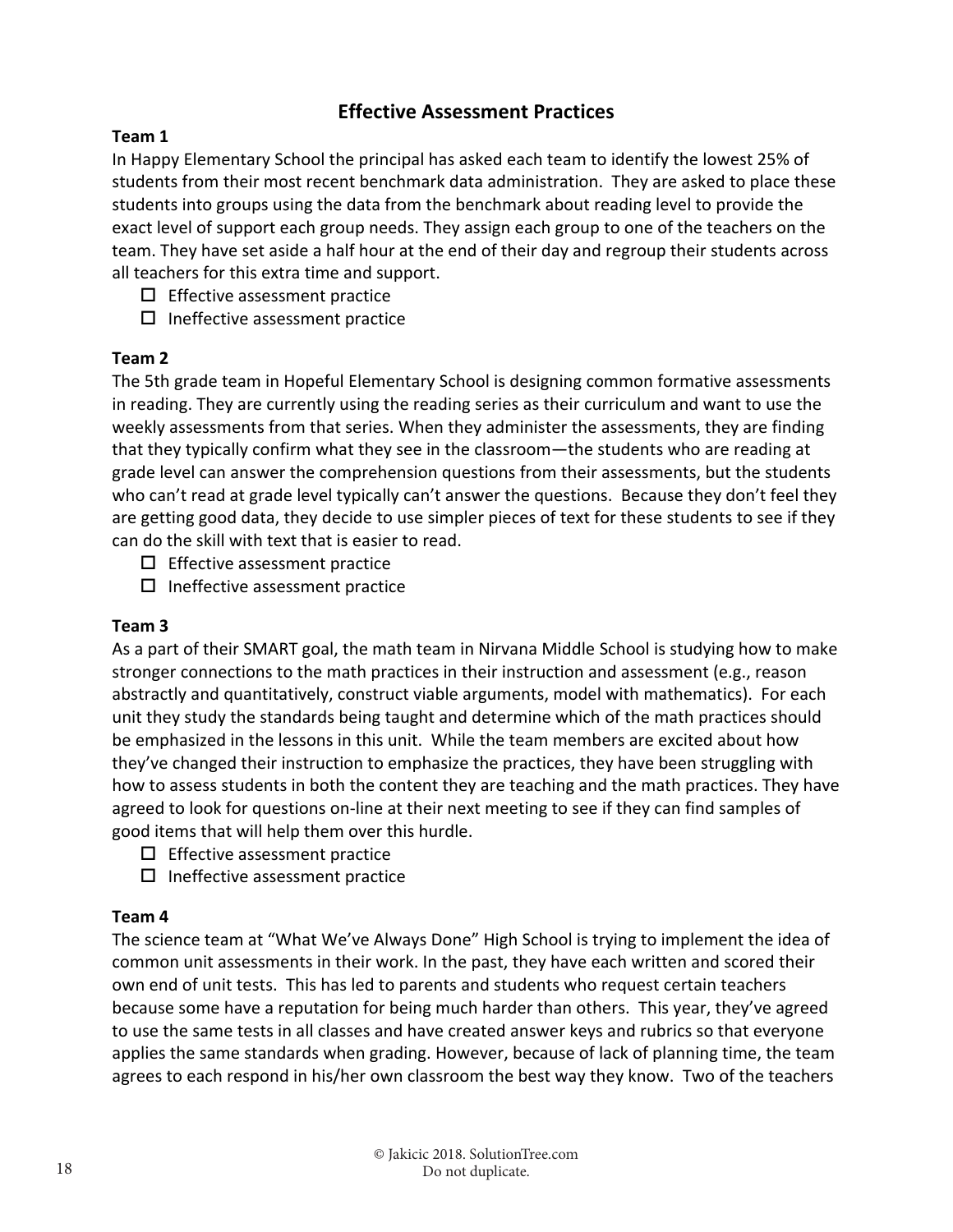give back the test and go over the correct answers with their classes; the other two spend one day of class time re-teaching the standards that had the highest "failure" rate.

- $\square$  Effective assessment practice
- $\square$  Ineffective assessment practice

#### **Team 5**

The history team at Big Apple High School are trying out common formative assessments for the first time. They decide that, because they have so many students on their rosters, the best way to get back the information quickly is to use mostly multiple choice questions that can be quickly scored with their new assessment software. After the first assessment is given, they meet to analyze their data. Because they've gotten good at analyzing state test data, the first thing they discuss is what cut score they'll use. After some discussion, they agree to consider 70% or better passing. Once they've made this decision they start identifying the students who fell below this cut score and planning how to help them.

- $\square$  Effective assessment practice
- $\square$  Ineffective assessment practice

## **Why Protocols?**

- A protocol Is a step-by-step process teams use to complete a task.
- The protocol is designed so to assure that all steps in the process are completed even those that might be uncomfortable to discuss.
- The protocol helps eliminate collaboration issues such as members who dominate the discussion or those who are by‐standers, and helps assure that the discussion stays on topic and on track.

| <b>Step</b>    | <b>Activity</b>                                                                                                                                                                                                                                                             | <b>Time Expectation</b>                                                    |  |
|----------------|-----------------------------------------------------------------------------------------------------------------------------------------------------------------------------------------------------------------------------------------------------------------------------|----------------------------------------------------------------------------|--|
| 1              | Identify what the essential learning target is for the<br>question and what proficiency looks like on the rubric.                                                                                                                                                           | 5 minutes                                                                  |  |
| $\overline{2}$ | For the first learning target, separate student work<br>samples into two piles: those who were proficient (or<br>beyond), those who were not proficient.                                                                                                                    | 5 minutes                                                                  |  |
| 3              | For those students who weren't proficient on the first<br>learning target, consider what evidence you have that<br>can help you create a hypothesis about what the<br>student(s) misunderstood or where the learning<br>stopped. Create separate piles for each hypothesis. | 10 minutes                                                                 |  |
| 4              | For each pile, collaboratively plan what the corrective<br>instruction will look like.                                                                                                                                                                                      | 10 minutes                                                                 |  |
| 5              | Plan how to extend the learning for students who are<br>proficient on the learning target.                                                                                                                                                                                  | 10 minutes                                                                 |  |
| 6              | Repeat steps 2-5 for the next learning target(s)                                                                                                                                                                                                                            | Varies depending on the<br>number of targets and<br>experience of the team |  |

| Pile and Plan-Most Effective With Constructed Response Questions |  |
|------------------------------------------------------------------|--|
|------------------------------------------------------------------|--|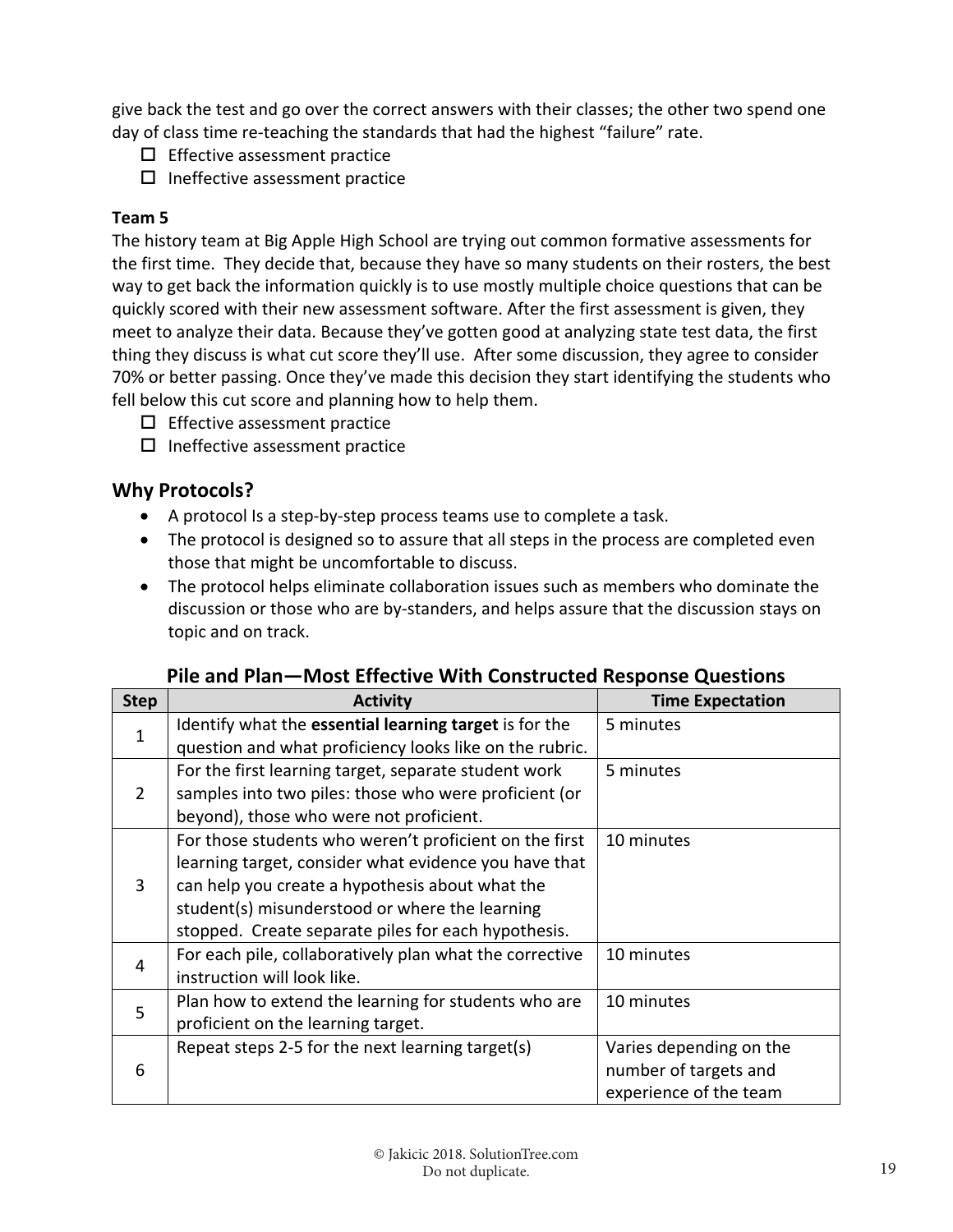Fourth Grade Math Learning Target: Solve word problems involving multiplication of a fraction by a whole number.

Liam is making lemonade. He needs 16 ounces of lemon juice. He has 10 lemons.



Each lemon makes about 1 ½ ounces of lemon juice. Will he have enough lemon juice? Explain how you know.

#### **Scoring Rubric**

| <b>Proficient</b>             | <b>Partially Proficient</b>   | <b>Not Proficient</b>         |
|-------------------------------|-------------------------------|-------------------------------|
| The student solves the        | The student does not show     | The student doesn't show      |
| problem correctly and is able | complete understanding of     | any understanding of the      |
| to show an appropriate        | the learning target. (S)he    | learning target. (S)he either |
| solution pathway explaining   | either makes an error in      | chooses an inappropriate      |
| their answer.                 | executing the process; or     | solution pathway or provides  |
|                               | solves the problem correctly, | an explanation that shows     |
|                               | but doesn't provide an        | misunderstanding of the       |
|                               | explanation of how.           | problem.                      |

#### **Student Work Samples:**

Student One: Liam has 10 lemons and they each make 1 ½ ounces of juice. So 10 times 1 ½ means that he has 10 ounces plus ½ ounce. That is not enough juice because he needs 16 ounces.

Planned Response:

Student Two: He needs ½ more lemons.

Planned Response:

Student Three: No because every two lemons is three ounces 3 times 5=15 and that's one ounce short.

Planned Response: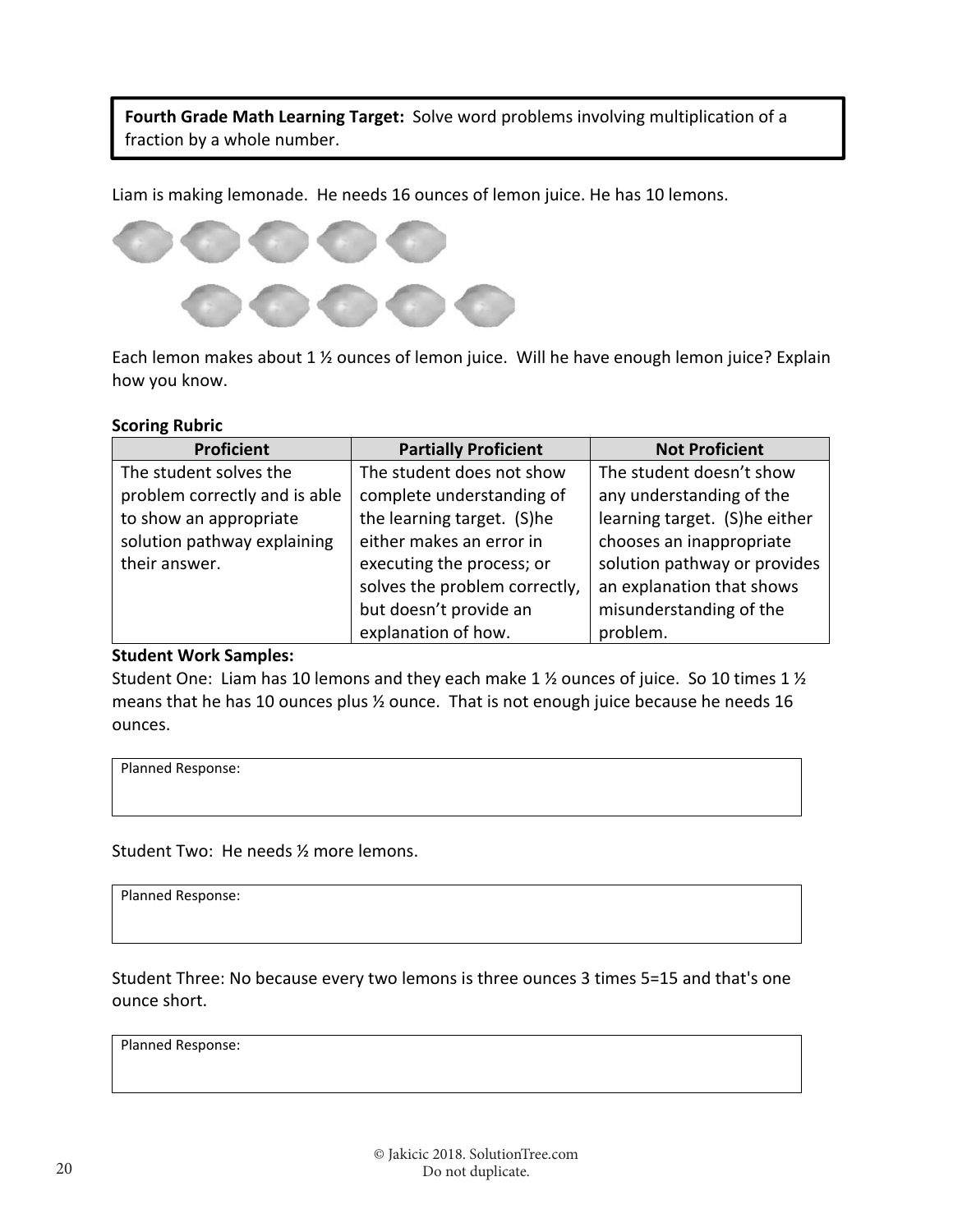**Learning Target:** Use narrative techniques such as dialogue to develop experiences, events, and/or characters.

Directions: A student is writing a narrative for a literary magazine about two friends on a hot day. Read the draft of the introduction and complete the task that follows.

#### **A Hot Day**

Joe lounged outside under a tree, the only area having a significant amount of shade. It was only 9:00 a.m., but the temperature had already passed the 80-degree mark and was rising rapidly. Weather forecasters on the new programs had predicted that the heat wave would continue through the next couple of days. They had even provided safety precautions to take during times of high temperatures. Listeners had been advised to exercise only in the early morning hours and in the late evening hours. They had been instructed to drink a large quantity of water to stay hydrated. Joe was still debating what activity he wanted to do when his friend George arrived.

Write the dialogue that might have occurred when George walked up to Joe:

Rubric for Scoring:

| <b>Proficient</b>            | <b>Partially Proficient</b> | <b>Not Proficient</b>       |
|------------------------------|-----------------------------|-----------------------------|
| The response includes        | The response includes       | The response either doesn't |
| dialogue that is appropriate | dialogue that is            | include dialogue or the     |
| and provides details which   | appropriate, but doesn't    | dialogue is inappropriate   |
| help develop the             | develop the experiences,    | for the response.           |
| experiences, events or       | events or characters.       |                             |
| characters.                  |                             |                             |

Student 1: George said, "Hey Joe. Man it's hot today." Joe said, "Yeah, so I was thinking with this heat wave, many we can make a lemonade stand." The two boys decided that a lemonade stand sounded like a good idea because they could make some money and have something to drink. They agreed to make the lemonade stand together and split the profits.

Planned Response:

Student 2: George should be active in the morning because hes awake early enough and while he exercises he should be drinking a lot of water to stay hydrated while he is exercising. The passage is somewhat like George because its explaining how lazy he's feeling during a heat wave.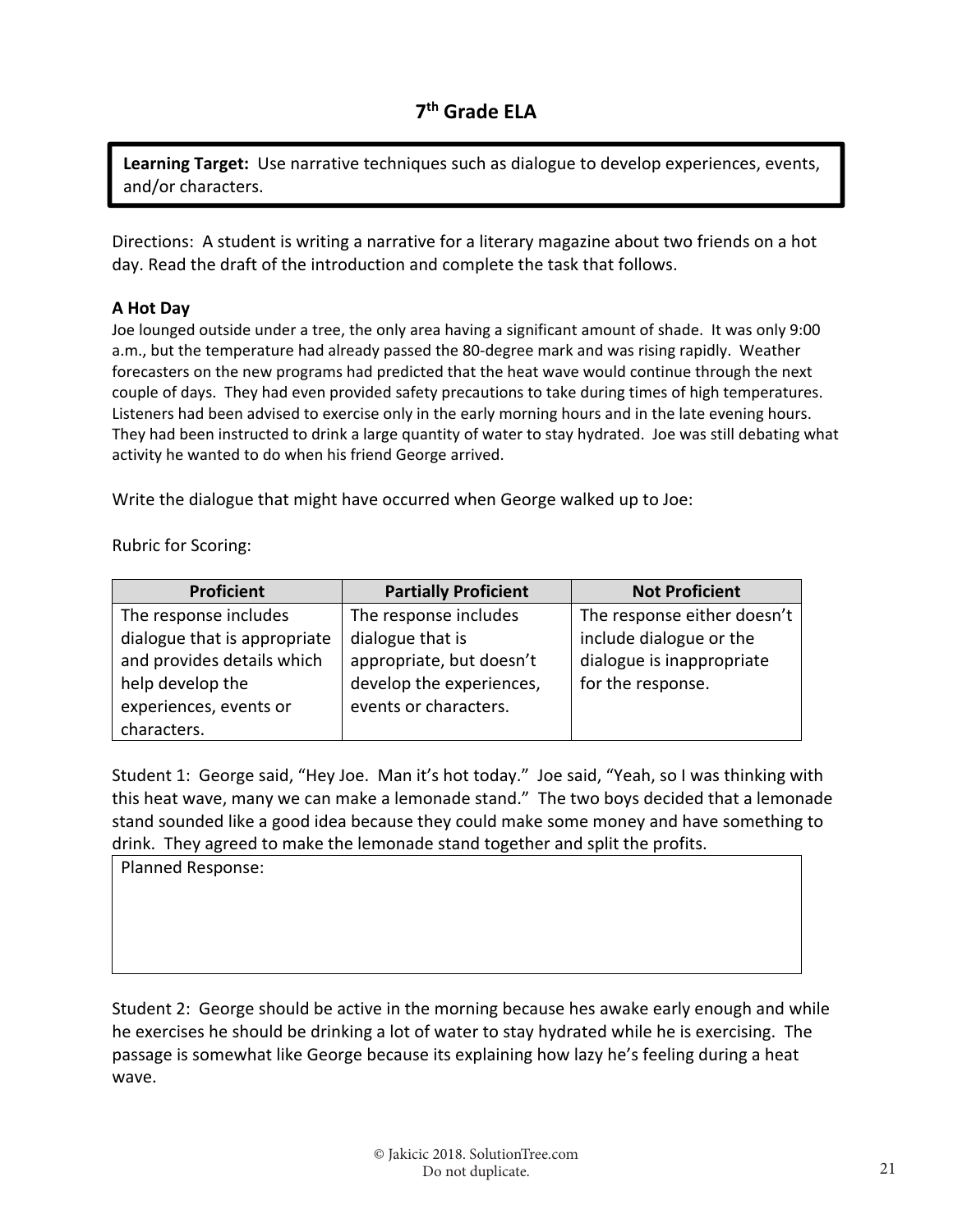Planned Response:

Student 3: George looked parched and gasped, "Man, it's like were on the sun." Joe tried to look at him, but the sun was glaring into his eyes. He then groaned and asked, "What do you want to do?" George seemed to be in deep thought. "Baseball?" he asked, "Are you crazy? If we play baseball, we'll pass out!" Joe didn't mean to be so harsh, but only an absolute lunatic would try to play baseball in this heat. But then he had a brilliant idea that seemed to have fallen from the sky and gave him a swift wack on the head. "How about we go down to the creek?" As if George had already known what he was going to say, he ran off and yelled over his shoulder to Joe, "Meet me there! I'm going to change into my swim trunks!"

Planned Response: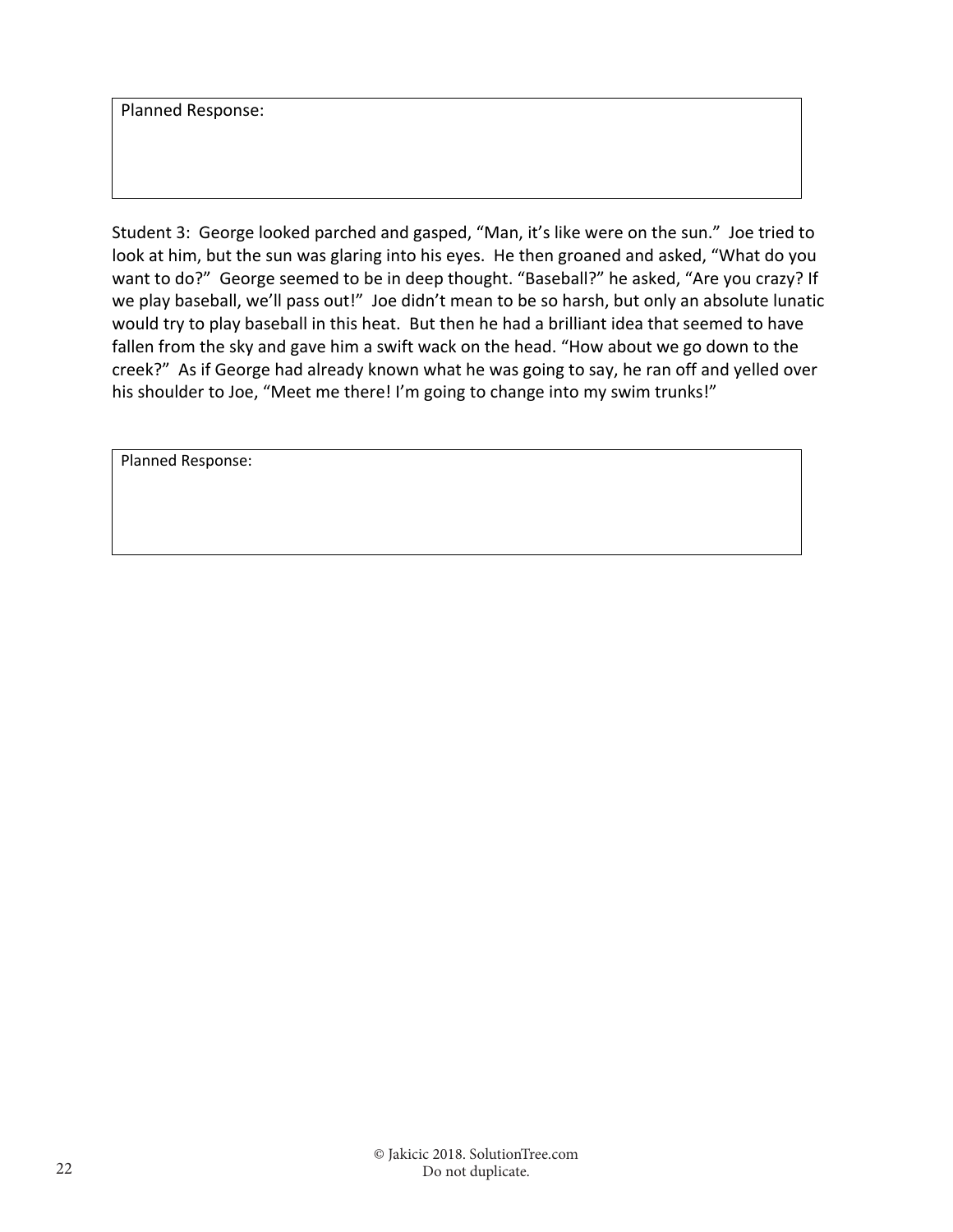## **Track Your Progress Scientific Method Unit—Grade 7**

Shade each rectangle to show your current understanding of each target.

| • I can design an experiment using the | Starting | Getting There | Got It! |
|----------------------------------------|----------|---------------|---------|
| scientific method.                     |          |               |         |
|                                        |          |               |         |

• I can identify the dependent and independent variables in an experiment

| Getting There<br>Got It!<br>Starting |
|--------------------------------------|
|--------------------------------------|

• I can analyze data from tables and graphs.

| Starting | Getting There $\vert$ | Got It! |
|----------|-----------------------|---------|
|          |                       |         |

• I can measure accurately using a triple beam balance, a graduated cylinder, and a meter stick.

| Starting | Getting There | Got It! |
|----------|---------------|---------|
|----------|---------------|---------|

**Questions I have about the scientific method at the beginning of this unit…**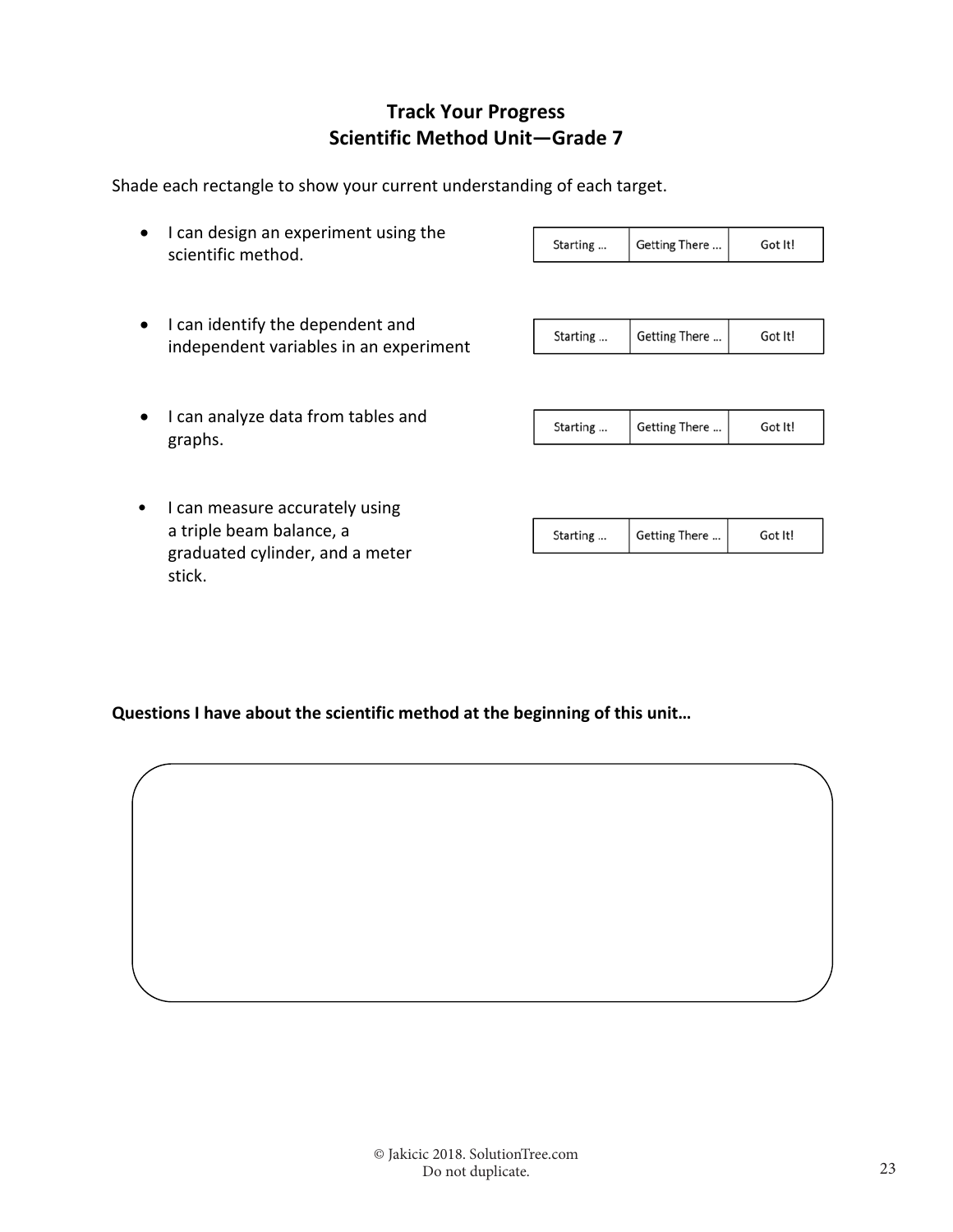| No.            | <b>Learning Target</b>         | Right? | Wrong? | <b>Simple</b><br>Mistake? | <b>More</b><br>Study? |
|----------------|--------------------------------|--------|--------|---------------------------|-----------------------|
| $\mathbf{1}$   | <b>Addition within 100</b>     | X      |        |                           |                       |
| $\overline{2}$ | <b>Addition within 100</b>     |        | X      | X                         |                       |
| 3              | <b>Addition within 100</b>     | X      |        |                           |                       |
| 4              | <b>Addition within 100</b>     | X      |        |                           |                       |
| 5              | Subtraction within 100         | X      |        |                           |                       |
| 6              | Subtraction within 100         | X      |        |                           |                       |
| $\overline{7}$ | Subtraction within 100         | X      |        |                           |                       |
| 8              | Subtraction within 100         | X      |        |                           |                       |
| 9              | Solve word problems with coins |        | X      |                           | X                     |
| 10             | Solve word problems with coins |        | X      |                           | X.                    |
| 11             | Solve word problems with coins |        | X      |                           | X                     |
| 12             | Solve word problems with coins |        | X      |                           | X                     |

## **Providing Feedback**

- Use descriptive rather than evaluative feedback.
- Provide it around the learning target(s) being assessed.
- Limit "corrective feedback" to what can be absorbed at a given time.
- Must be specific enough so that the students knows what to do next, but not so specific it gives away the answer.